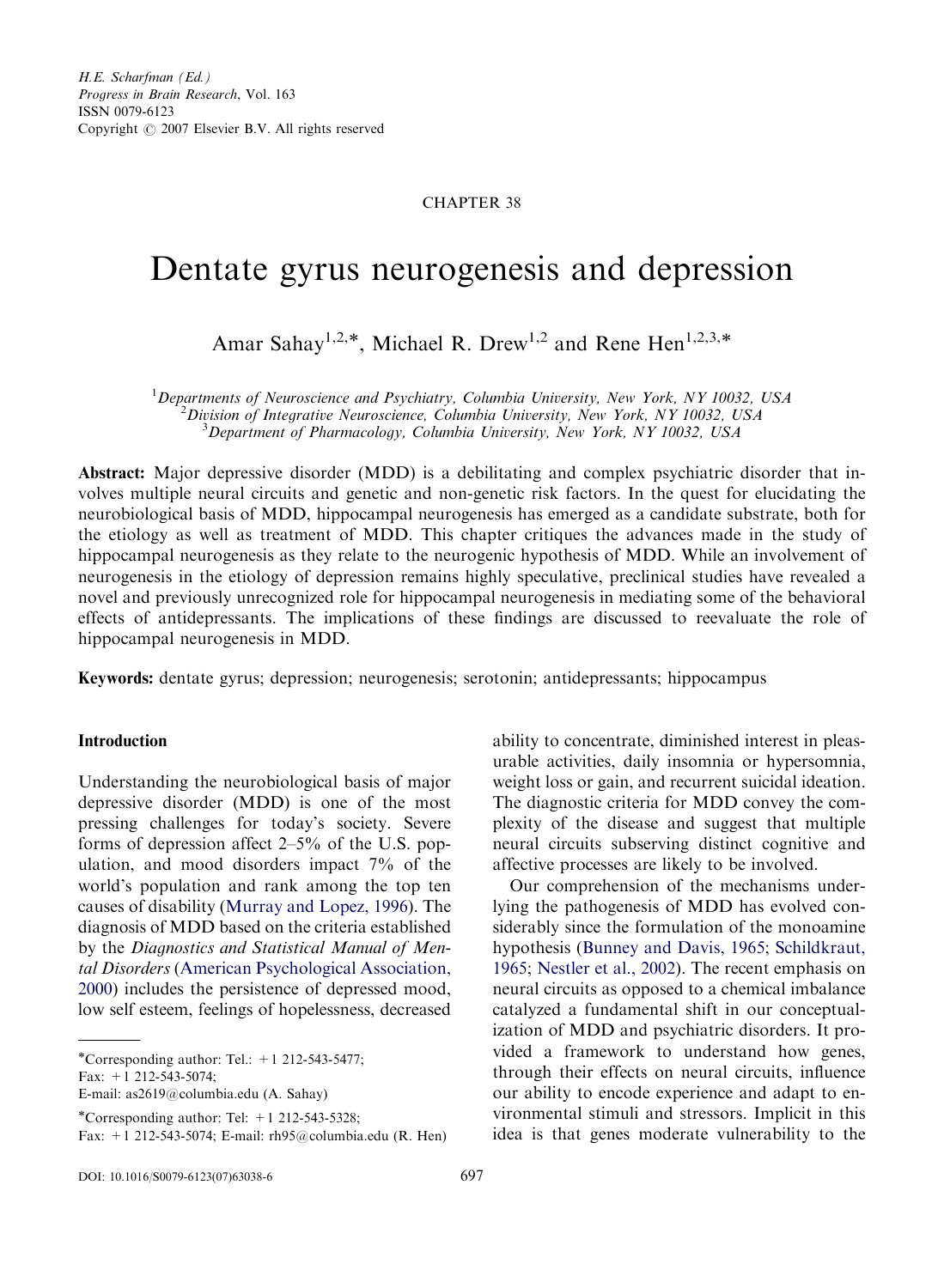effects of environmental stress during particularly sensitive or critical periods in brain development by determining the optimal range of neuronal circuit function for the organism. Indeed, the neurotrophic, neuroplasticity and network hypotheses of MDD all reflect the biology of gene products in the context of synaptic and structural plasticity of neural circuitry [\(Duman et al., 1997](#page-20-0); [Duman,](#page-20-0) [2002;](#page-20-0) [Nestler et al., 2002](#page-23-0); [Castren, 2005](#page-20-0)).

Dentate gyrus neurogenesis has gained considerable attention as both a form of structural plasticity and as a neural substrate for the pathophysiology of MDD. The neurogenic hypothesis posits that a decrease in the production of newborn dentate granule cells in the hippocampus causally relates to the pathogenesis and pathophysiology of MDD and that enhanced neurogenesis is necessary for treatment of depression [\(Duman et al., 2000;](#page-20-0) [Jacobs et al., 2000](#page-21-0)). The hypothesis, when first proposed, was predicated on the following observations, which are reviewed in greater detail in subsequent sections. First, stress, which is widely recognized as a major causal factor in MDD, is known to suppress neurogenesis. Second, most antidepressant (AD) treatments increase hippocampal neurogenesis. Third, imbalance in the serotonin system influences hippocampal neurogenesis. Fourth, the induction of neurogenesis is contingent upon chronic but not subchronic (acute) selective serotonin reuptake inhibitor (SSRI) treatment, paralleling the time course for therapeutic actions of ADs. Finally, the therapeutic lag in the response to SSRIs in patients with MDD mirrors the timeline of maturation and integration of newborn dentate granule cells. Consequently, the dentate gyrus and neurogenesis therein are potential substrates for the AD response.

Central to the neurogenic hypothesis is the assumption that the dentate gyrus plays an important role in mediating cognitive and affective processes. Moreover, since levels of neurogenesis change during the lifetime of the organism, changes in dentate neurogenesis may contribute to dentate gyrus function in different ways. Another assumption is that neurogenesis represents a potentially adaptive mechanism or form of plasticity. Deficits in neurogenesis during critical periods in brain development could, therefore, be pathogenic in that they profoundly impact the trajectory of emotional development. Deficits in adult hippocampal neurogenesis could compromise hippocampal-dependent functions and contribute to the pathophysiology of MDD.

In this chapter, we focus on hippocampal neurogenesis as it relates to MDD. Our aim is to distill the observations made in the rapidly growing field of hippocampal neurogenesis and to critically assess the putative role of neurogenesis in the etiology and treatment of MDD. We begin by defining a framework for the reader to understand how neurogenesis can contribute to dentate gyrus function. Within this framework, we will first evaluate evidence for deficits in hippocampal neurogenesis in patients with MDD. We will then examine the role of the serotonergic system in hippocampal neurogenesis because the best characterized genetic risk alleles for MDD encode components of this system. Because susceptibility to MDD conferred by genes is likely to be revealed by environmental risk factors such as stress, we will discuss the relationship between stress and neurogenesis. We then review the considerable evidence linking the effects of ADs with increased hippocampal neurogenesis. Finally, we will turn to evidence provided by studies using preclinical models that attempt to establish a causal link between hippocampal neurogenesis and the etiology, and pathophysiology of MDD and the requirement for neurogenesis in mediating the behavioral effects of ADs.

## Neurogenesis and MDD

## A general framework for neurogenesis and dentate gyrus function

Since the seminal findings of Altman and Das in 1965, it is now well accepted that the adult hippocampus is host to the birth and integration of newborn dentate granule cells in the dentate gyrus [\(Altman and Das, 1965](#page-19-0)). In the rat, the species for which the best data are available, it is estimated that 9000 new cells are born each day in the DG, and, of these, approximately 50% go on to express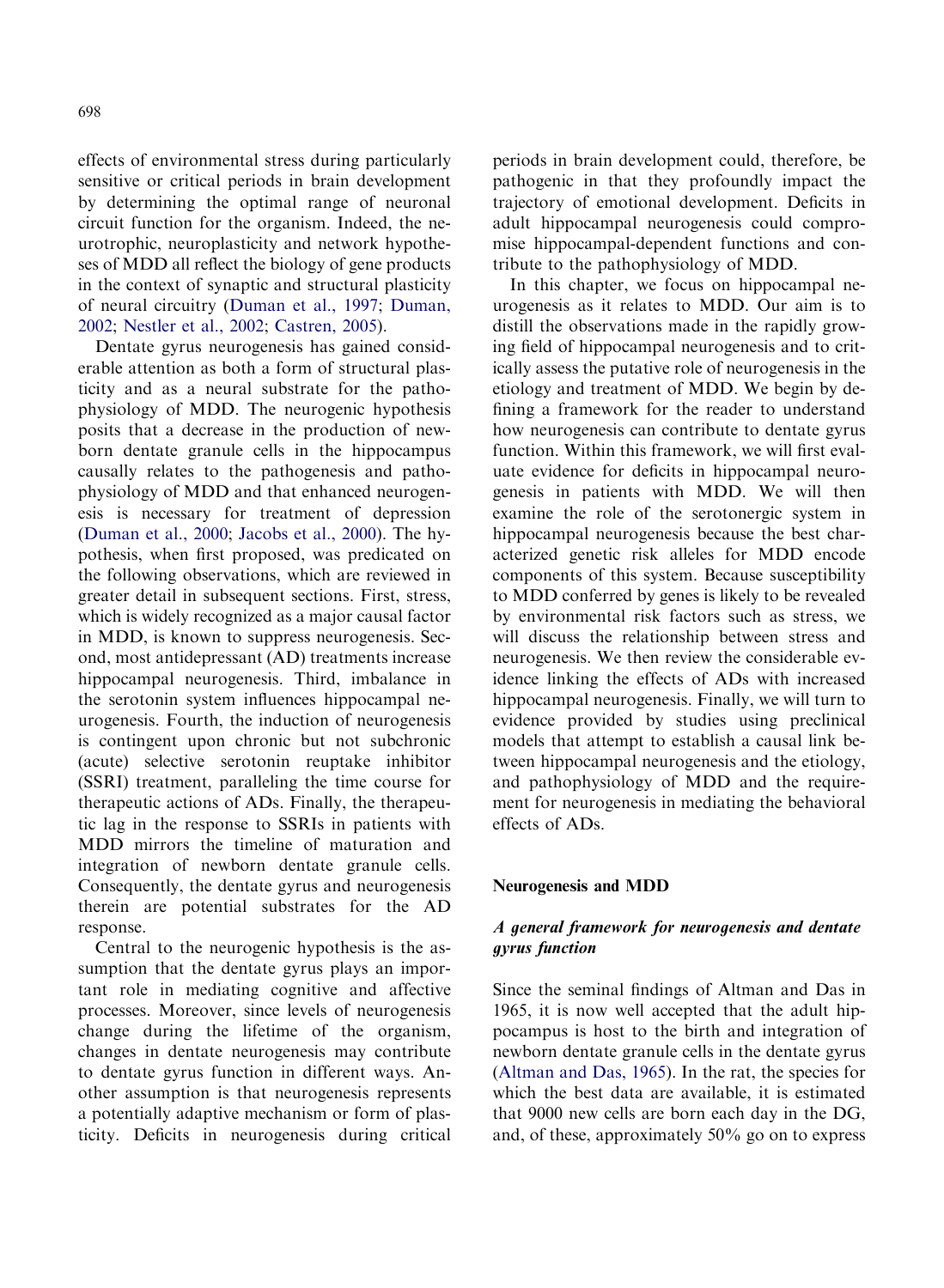neuron-specific markers. At this rate, the number of new granule neurons born each month is equal to 6% of the mature granule cell population [\(Cameron and McKay, 2001](#page-19-0)). In non-human primates, the rate of neurogenesis may be lower than the rate documented in rodents [\(Kornack and](#page-22-0) [Rakic, 1999](#page-22-0); [Gould et al., 1999b\)](#page-21-0). One should bear in mind that these data reflect neurogenesis under laboratory housing conditions, and given the increase in neurogenesis with environmental enrichment [\(Kempermann et al., 1997](#page-21-0); [Gould et al.,](#page-21-0) [1999a\)](#page-21-0), could underestimate the rates of neurogenesis in the normal habitat. Likewise, rates of neurogenesis in man maybe underestimated by available data, because human data were based on a single study in which tissue samples were taken from cancer patients injected with a mitotic marker, bromo-deoxyuridine (BrdU) before death [\(Eriksson et al., 1998](#page-20-0)). The number of BrdU-labeled neurons entering the neuronal lineage was lower than that reported for marmosets and rodents, but the age of subjects could explain the difference because they were old, and neurogenesis declines with age ([Seki and Arai, 1995;](#page-24-0) [Kuhn et al.,](#page-22-0) [1996;](#page-22-0) [Rao and Shetty, 2004](#page-23-0)). Therefore, it is unclear to what extent the relatively low level of neurogenesis observed in the human subjects was due to real species difference.

The study of adult hippocampal neurogenesis has revealed it to be a robust phenomenon that is capable of conferring previously unrecognized forms of plasticity to the dentate gyrus. For example, it is clear that both net addition of newly generated neurons and replacement of mature cells occur in the adult dentate gyrus and that the extent to which these processes occur may vary with the animals age, and environmental and physiological parameters [\(Bayer et al., 1982;](#page-19-0) [West, 1993;](#page-25-0) [Kem](#page-21-0)[permann et al., 1998;](#page-21-0) [Nottebohm, 2002;](#page-23-0) [Amrein](#page-19-0) [et al., 2004](#page-19-0); [Wiskott et al., 2006\)](#page-25-0). Modeling and computational approaches have revealed merits of both net addition and replacement in optimizing hippocampal network function [\(Chambers et al.,](#page-20-0) [2004;](#page-20-0) [Becker, 2005](#page-19-0); [Meltzer et al., 2005](#page-23-0); [Wiskott](#page-25-0) [et al., 2006\)](#page-25-0). [Figure 1](#page-3-0) illustrates the distinct, but potentially interrelated, ways by which neurogenesis can modify the cellular composition of the dentate gyrus.

1. Increase the number of mature dentate granule cells

The integration of newborn neurons can result in an increase in the granule cell layer of the dentate gyrus. It is conceivable that a net increase in size is possible only within a certain period in an animal's life. An increase in cell number can result from an enhancement in the rate of proliferation or the percentage of newborn neurons that survive.

- 2. Provide a reservoir of highly plastic immature neurons in the adult dentate gyrus Newly generated dentate granule cells also exhibit forms of synaptic plasticity distinct from those of mature cells in the adult hippocampus. Newborn dentate granule cells show unique physiological properties such as lower thresholds for induction of long-term potentiation and long-term depression than do mature neurons [\(Schmidt-Hieber et al.,](#page-24-0) [2004;](#page-24-0) [Song et al., 2005](#page-24-0)). Moreover, newborn dentate granule cells, unlike mature granule cells, are able to undergo LTP under conditions of increased GABAergic inhibition [\(Wang et al., 2000;](#page-25-0) [Snyder et al., 2001](#page-24-0); [Saxe](#page-24-0) [et al., 2006\)](#page-24-0). Thus, in addition to conferring structural plasticity to the dentate gyrus, neurogenesis also creates a transient reservoir of excitable, highly plastic cells that may serve a unique biological function, distinct from that of mature granule neurons. The size of such a reservoir can by influenced by numerous physiological and environmental factors and contingencies.
- 3. Generate multiple cell types in the dentate gyrus

While it is widely agreed that neurogenesis in the subgranular zone (SGZ) results in generation of dentate granule cells, there is one report showing that GABAergic basket cells in the dentate gyrus incorporate BrdU and form functional inhibitory synapses with dentate granule cells [\(Liu et al., 2003\)](#page-22-0). Thus, it is plausible that the generation of interneurons may occur under certain conditions to influence network activity. Clearly more evidence is needed to support this possibility. In addition to the generation of neurons in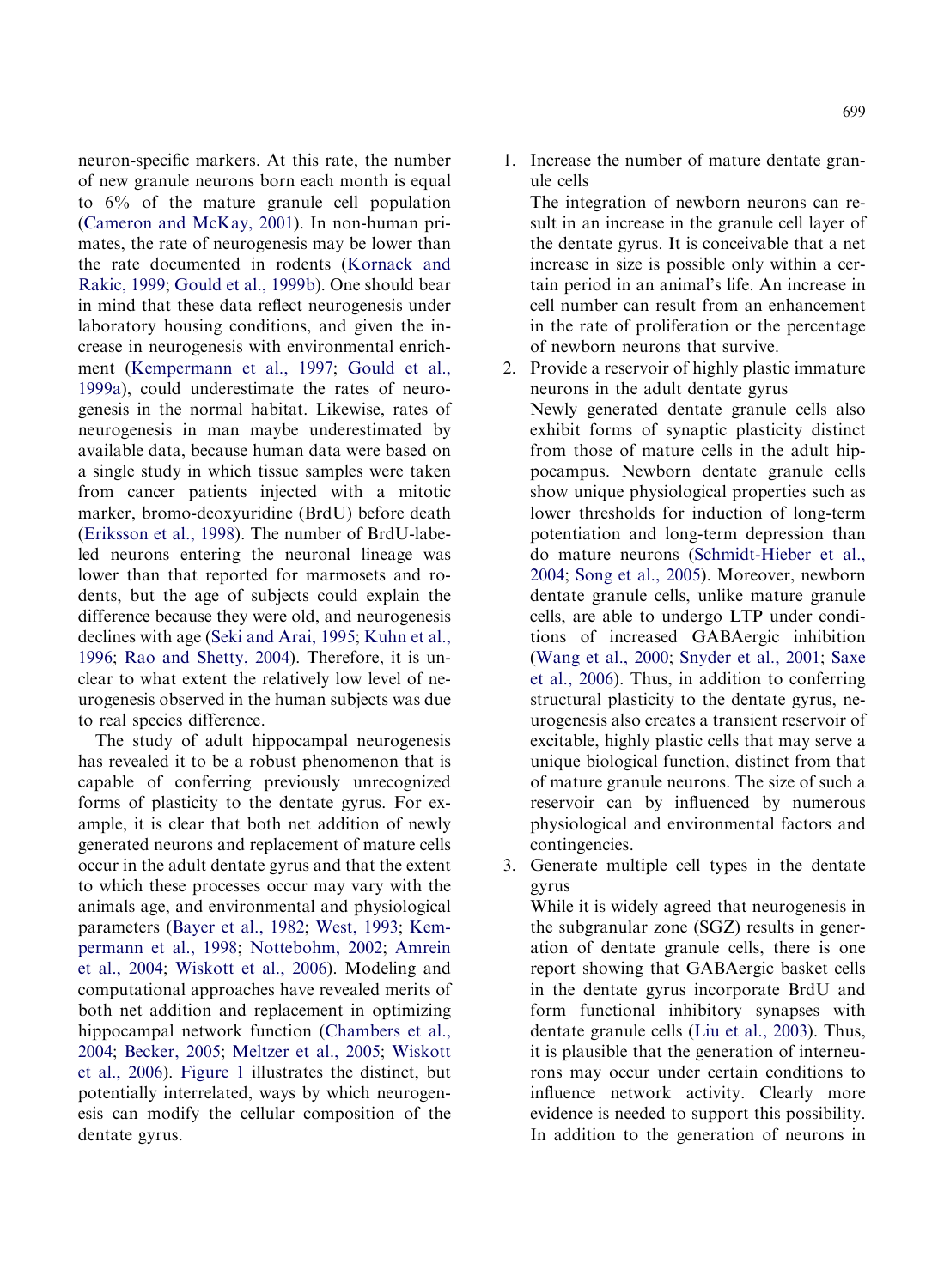<span id="page-3-0"></span>

Fig. 1. A schematic of the dentate gyrus granule cell layer (GCL) illustrating the different ways by which neurogenesis can influence its structure and function. Boxed panel reveals a cross section of the dentate GCL with the different populations that reside within it: mature granule cells born during development (light blue), adult-generated mature granule cells (dark blue), adult-born immature neurons (red) and interneurons (green). Over the lifespan, the GCL may increase in size due to a net addition of new neurons (A) or may remain unchanged due to a net replacement of developmentally generated granule cells (B). Changes in neurogenesis can result in increased representation of interneurons (C), a larger pool of adult generated immature neurons (D) or the generation of mature neurons with distinct physiological and biochemical properties (E). Conceivably, neurogenesis may be altered in any one of these ways in MDD. Conversely, AD drugs may influence DG function in more than one way to exert their behavioral effects. (See Color Plate 38.1 in color plate section.)

the dentate gyrus, proliferation in the SGZ also generates glial cells. The emerging role for glial cells in modulating synaptic function in health and disease underscores the need to understand how newly generated glial cells contribute to hippocampal physiology and function [\(Ma et al., 2005;](#page-22-0) [Haydon and](#page-21-0) [Carmignoto, 2006](#page-21-0)).

4. Drive turnover and replacement of mature dentate granule cells The integration of newborn neurons can occur to replace the death of mature neurons. Such a mechanism, when predominant, would not increase the size of the dentate gyrus but ensure replacement of cells, whose functions are impaired, and rejuvenate the network with new cells [\(Nottebohm, 2002](#page-23-0)). There is some evidence to suggest that adultgenerated mature dentate granule cells, while sharing electrophysiological properties with their early-development-born counterparts, exhibit greater plasticity in response to behaviorally relevant stimuli [\(Laplagne et al.,](#page-22-0) [2006;](#page-22-0) [Ramirez-Amaya et al., 2006\)](#page-23-0).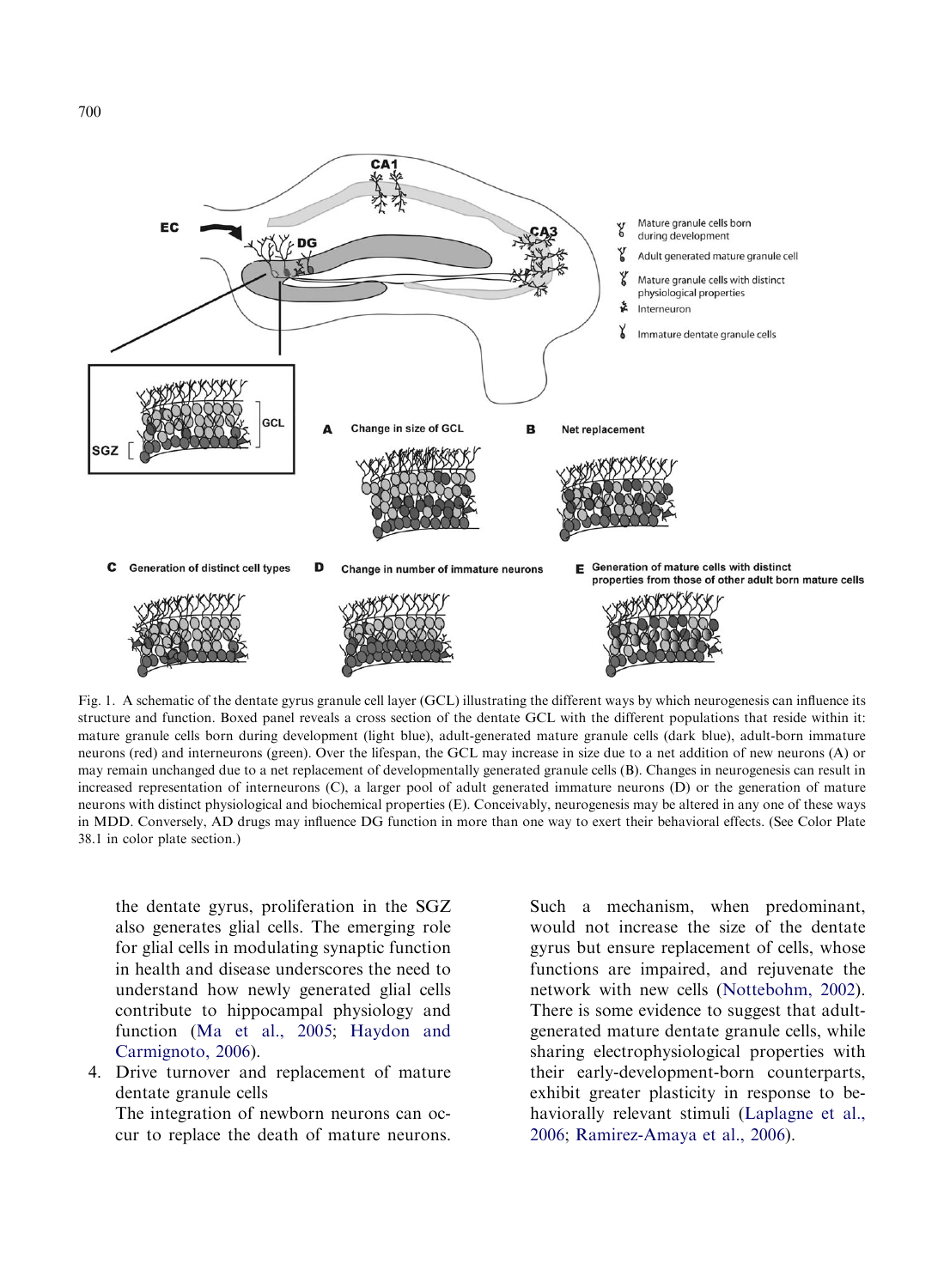Independent of the balance between the integration of new neurons and the death of mature neurons, it is conceivable that a specific form of experience can result in a larger representation of specific granule cells selected for by that kind of experience. Such a representation may manifest in a distinct pattern of biochemical and electrophysiological properties found in one cohort of newborn cells versus another. Functional heterogeneity within the hippocampus and dentate gyrus supports the possibility that subsets of neurons within different regions of the dentate gyrus could reflect distinct experiences [\(Moser and Moser,](#page-23-0) [1998;](#page-23-0) [Scharfman et al., 2002;](#page-24-0) [Silva et al., 2006\)](#page-24-0).

The aforementioned ways by which neurogenesis contributes to the structure and function of the dentate gyrus convey the complexity of the phenomenon of hippocampal neurogenesis. They also remind us of the many ways by which neurogenesis may be altered in pathological conditions.

## Hippocampal dysfunction and atrophy in MDD

Hippocampal dysfunction in MDD is well supported by clinical studies which have shown that MDD is often accompanied by deficits in declarative learning and memory and diminished cognitive flexibility that are dissociable from changes in motivation [\(Austin et al., 2001](#page-19-0); [Fossati et al.,](#page-20-0) [2002\)](#page-20-0). The anatomical and functional segregation of the hippocampus along its septotemporal axis suggests roles for the hippocampus in both cognitive and emotional processes [\(Moser and Moser,](#page-23-0) [1998;](#page-23-0) [Strange and Dolan, 1999;](#page-24-0) [Strange et al.,](#page-24-0) [1999;](#page-24-0) [Bannerman et al., 2003\)](#page-19-0). As a first step to thinking about the contribution of the dentate gyrus and dentate neurogenesis to the pathophysiology of MDD, one must consider the direct evidence for hippocampal dysfunction and atrophy in MDD.

While longitudinal studies linking changes in hippocampal structure and function with the etiology of depression are lacking, we have made progress in identifying changes in hippocampal function, cellular structure and volume that are associated with pathophysiology of depression. Direct measurements of hippocampal function in the depressed brain are made using neuroimaging techniques such as positron emission tomography (PET), a powerful way of identifying neural structures with altered metabolic activity. Studies on patients with MDD have revealed alterations, but only in a very small number of studies and with conflicting results. This is partly due to the limited resolution of PET. Using cerebral blood flow PET, one group reported increased blood flow in the hippocampus of acutely depressed patients with a short duration of illness [\(Videbech et al., 2001,](#page-24-0) [2002](#page-24-0); [Videbech and Ravnkilde, 2004](#page-24-0)). By contrast, two other studies have shown either a decrease or no change in metabolism in the hippocampus of patients with MDD using fluorodeoxyglucose (FDG)–PET imaging ([Saxena et al., 2001;](#page-24-0) [Dre](#page-20-0)[vets et al., 2002;](#page-20-0) [Kimbrell et al., 2002](#page-22-0)). Differences in patient profile with regards to severity and duration of illness and treatment could explain these differences. Alternatively, it has been suggested that increased activity, if untreated, may result in hippocampal atrophy and decreased metabolism. Atrophy would occlude detection of changes in activity.

A consistent finding that has emerged from magnetic resonance imaging (MRI) studies on patients with MDD is a reduction in hippocampal volume. Despite a few studies that failed to report any differences between patients with MDD and control groups using MRI, there is consensus for reduced hippocampal volume in MDD ([Sheline,](#page-24-0) [1996](#page-24-0); [Sheline et al., 1999](#page-24-0); [Bremner et al., 2000](#page-19-0); [von](#page-21-0) [Gunten et al., 2000](#page-21-0); [Vakili et al., 2000](#page-24-0); [Neumeister](#page-23-0) [et al., 2005](#page-23-0)). Two recent meta-analyses of studies measuring temporal lobe structures in MDD compellingly demonstrate a reduction in hippocampus in people with recurrent depression relative to ageand sex-matched controls ([Campbell et al., 2004;](#page-19-0) [Videbech and Ravnkilde, 2004](#page-24-0)). Interestingly, frequency of depressive episodes and the duration for which depression is untreated correlate with magnitude of reduction in hippocampal volume [\(MacQueen et al., 2003](#page-22-0); [Sheline et al.,](#page-24-0) [2003](#page-24-0)). Taken together, the evidence argues for reduced hippocampal volume in MDD and that such changes are likely to be a result of depression rather than a cause. However, it is worth mentioning here that a smaller hippocampus is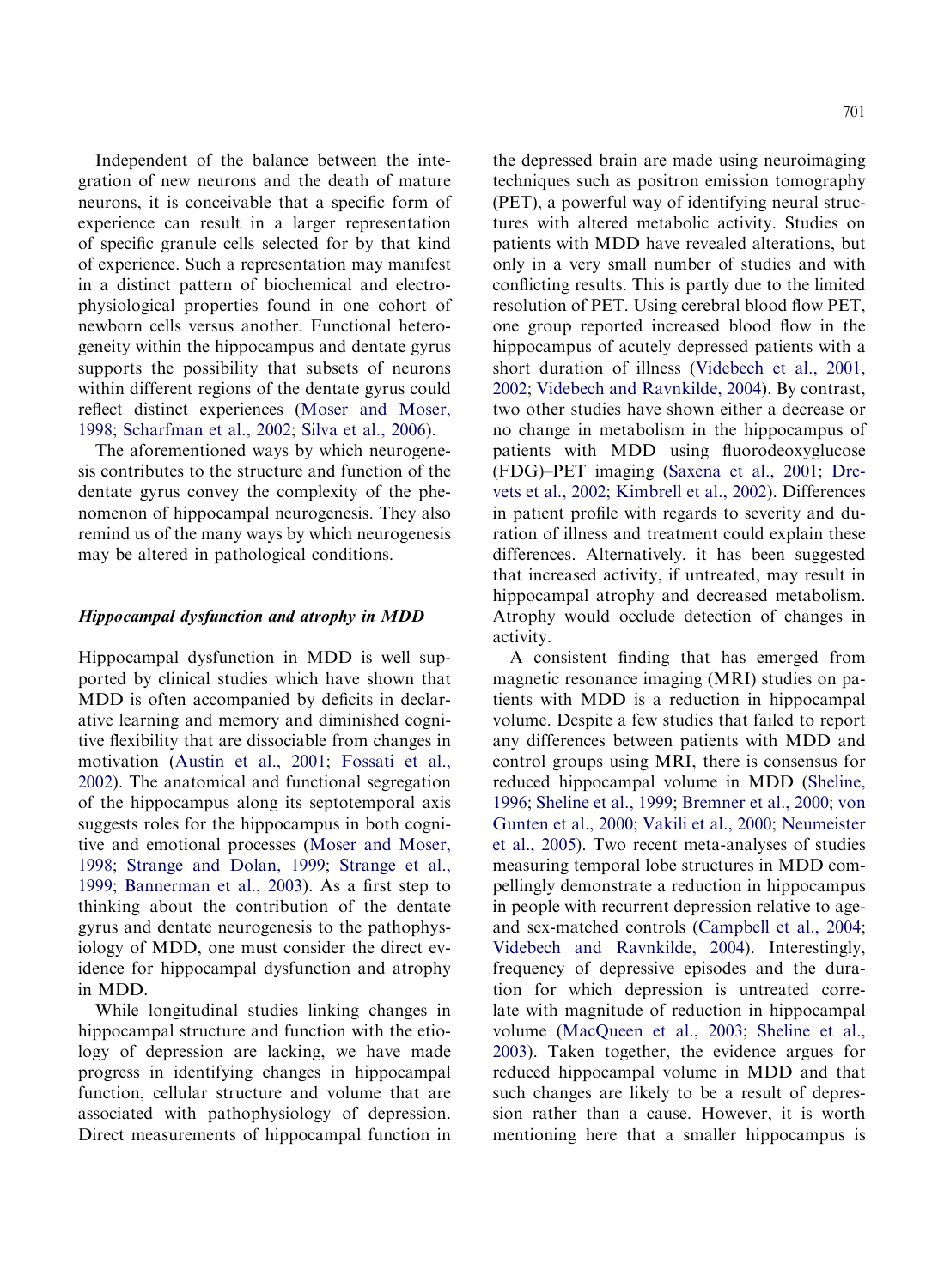thought to be a predisposing factor for, rather than a consequence of, post-traumatic stress disorder ([Gilbertson et al., 2002\)](#page-21-0).

The significance of hippocampal volume change in the context of cognitive deficits is conveyed by a recent study that shows that healthy individuals who complained of memory impairments had smaller hippocampal volumes than non-impaired controls ([van der Flier et al., 2004\)](#page-20-0). Another study showed a correlation between deficits in recollection memory performance and reduced hippocampal volume in elderly depressed patients [\(von Gunten and Ron, 2004](#page-21-0)). However, these studies are limited in number and comprised elderly individuals who are likely to have other brain changes that may contribute to the memory impairments.

Changes in hippocampal volume can be explained by several different mechanisms that may operate in concert at the cellular and circuit levels including: (i) Increased apoptosis of mature neurons or glial cells. (ii) A loss of neuropil which may involve changes in dendritic complexity, spine density, and number and size of afferent and efferent axonal projections. (iii) Reduced neurogenesis or gliogenesis in the SGZ of dentate gyrus. The link between neurogenesis and hippocampal volume has been addressed in histological analyses of postmortem tissue obtained from brains of patients with MDD, and will be discussed next.

#### Neurogenesis and cell death in MDD

Pathohistological studies of postmortem tissue of patients, while small in number, have provided some clues about the nature of cellular changes in the hippocampus of a depressed individual. One study examined synaptic density and glial cell number using synaptophysin and GFAP-immunoreactivity, respectively, and found no differences in the hippocampus of medicated patients with MDD relative to controls ([Muller et al., 2001\)](#page-23-0). Another study revealed low levels of apoptosis in the dentate gyrus, CA1, CA4, subiculum and entorhinal cortex of patients with MDD [\(Lucassen et al.,](#page-22-0) [2001\)](#page-22-0). A third study showed a significant increase in cell density of granule and glial cells in the dentate gyrus and pyramidal neurons and glial cells in the CA fields [\(Stockmeier et al., 2004](#page-24-0)). In addition, the authors reported a reduction in soma size of pyramidal neurons and a trend towards the same in dentate granule cells. Finally, one group directly examined the proliferation of cells in the adult dentate gyrus of MDD patients using an M-phase marker, Ki-67 ([Reif et al., 2006](#page-23-0)). Their results showed no changes in Ki-67 immunopositive cells in hippocampus of depressed patients. While this study is informative and is the first to estimate levels of proliferation in the MDD brain, it must be interpreted with several caveats in mind. First, a reduction in neurogenesis in patients with MDD could be masked by AD-mediated increase in cell proliferation. Second, and for obvious reasons, the study could not measure changes in survival of newborn cells or examine the kinetics of turnover and maturation of newborn dentate granule cells.

The pathohistological analyses suggest that changes in neuropil, rather than neurogenesis, may account for reductions in hippocampal volume. Indeed, the effects of stress on hippocampal white matter are well documented. Preclinical studies have shown that volumetric changes result from reduced dendritic complexity and not ablation of hippocampal neurogenesis ([Santarelli et al.,](#page-23-0) [2003](#page-23-0); [McEwen, 2005](#page-22-0)). It should be noted that while these data argue against the possibility that reduced cell number owing to extensive cell death or decreased neurogenesis is a primary mediator of hippocampal volume change, they do not directly address the possibility that neurogenesis is altered in MDD. Since most of the patients were on medication at the time of death, and since AD drugs potently upregulate hippocampal neurogenesis, it is possible that depression-related alterations in neurogenesis could have been masked in these studies. Moreover, since hippocampal neurogenesis in humans is likely to change with age, small differences in proliferation or survival of newborn neurons in postmortem analyses of older patients could be difficult to detect. Further studies on postmortem tissue of medicated and non-medicated individuals are needed to identify specific changes in hippocampal neurogenesis associated with MDD.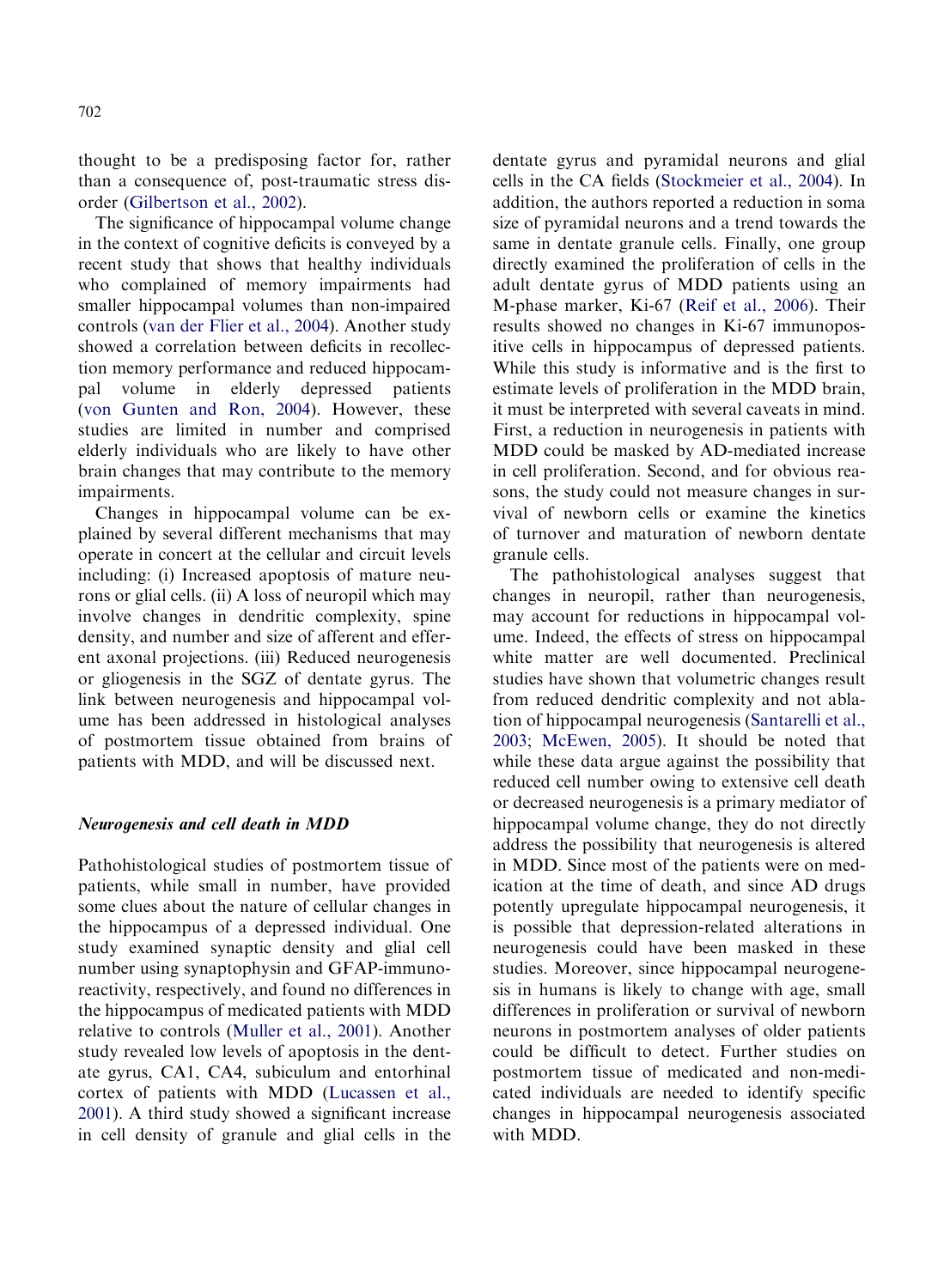#### Genes, environment and MDD

Depression is a complex and multifactorial illness with genetic and non-genetic underpinnings. The heritability of MDD is likely to be in the range of 40–50% and there is substantial evidence to suggest that the phenotypic expression of MDD is contingent upon interactions between the genetic make-up of the individual and environmental factors, an interaction that has a dramatic effect on the formation and functioning of neural circuitry [\(Sullivan et al., 2000;](#page-24-0) [Kendler et al., 2001](#page-22-0); [Caspi](#page-19-0) [and Moffitt, 2006](#page-19-0); [Leonardo and Hen, 2006](#page-22-0); [Levinson, 2006\)](#page-22-0). Here, it must be emphasized that human susceptibility to MDD as revealed by environmental factors is tremendously magnified in early life. For example, adults who had experienced four out of seven traumatic events in early life had a 4.6-fold increased risk of developing depressive symptoms later in life and were 12.2-fold more likely to commit suicide ([Felitti et al., 1998](#page-20-0); [Chapman et al., 2004\)](#page-20-0). These studies underscore the idea of a critical period in ''emotional development'' when mechanisms mediating neural circuit synaptic- and structural plasticity are particularly susceptible to environmental input, and if compromised by a vulnerability conferred by genes, can result in maladaptive alterations in neural circuit function and pathological behavior. While the search for candidate genes for MDD has yielded some convergence from linkage studies that certain genetic loci are involved, more data are clearly needed to conclusively implicate a specific gene in the etiology of MDD. A notable exception is the serotonin transporter (5-HTT) polymorphism. In a landmark study, Caspi and colleagues found that a functional polymorphism in the 5-HTT gene moderated the sensitivity of individuals to the depressogenic effects of early life stress, a finding recently replicated by Kendler and colleagues [\(Caspi et al., 2003](#page-19-0); [Kendler et al., 2005](#page-21-0)). Caspi and colleagues found that people who carried one or two copies of the ''short'' allele of 5-HTT, associated with lower levels of 5-HTT and impaired reuptake of serotonin (5-HT) at synapses, had more depressive symptoms and suicidal behavior in relation to stressful life events than did people who had the ''long allele''. Importantly, the association between the 5-HTT polymorphism and depression is only observed in individuals who had experienced significant stressful life events. These findings argue that the serotonergic system has a critical influence on neurodevelopmental processes that lead to MDD. If hippocampal neurogenesis is to be a considered as a candidate neural substrate for depression, then the effects of serotonergic dysregulation on it warrants comment. The following section addresses the role of the serotonergic system in modulating dentate gyrus structure and function.

#### The 5-HT system and hippocampal neurogenesis

Serotonergic terminals originating from the dorsal raphe nucleus (DRN) and median raphe nuclei (MRN) diffusely innervate multiple structures in the vertebrate forebrain and reach the ventricles via the supra-ependymal plexus [\(Azmitia and](#page-19-0) [Segal, 1978](#page-19-0); [Freund et al., 1990\)](#page-21-0). The serotonergic innervation of the hilus, molecular layers of the dentate gyrus and the SGZ supports the possibility that 5-HT signaling may influence adult neurogenesis [\(Oleskevich et al., 1991\)](#page-23-0). The idea that serotonin can influence neurogenesis was first proposed three decades ago ([Lauder and Krebs,](#page-22-0) [1978](#page-22-0)). However, the specific ways by which the 5-HT system influences adult dentate neurogenesis was established only relatively recently. The first studies to address the role of 5-HT in adult hippocampal neurogenesis used serotonin depletion analyses. Injection of the serotonin neurotoxin 5,7-dihydroneurotoxin (5,7-DHT) or 5-HT synthesis inhibitor parachlorophenylalanine (PCPA) into the raphe of young female rats resulted in a reduction of dentate granule cell proliferation and the number of immature neurons as assessed by BrdU uptake and PSA-NCAM immunostaining, respectively ([Brezun and Daszuta, 1999, 2000](#page-19-0)). Moreover, the same group showed that they could rescue the deficit in hippocampal proliferation in these rats following intrahippocampal grafts of embryonic 5-HT neurons ([Brezun and Daszuta,](#page-19-0) [2000](#page-19-0)). A potential role for 5-HT in influencing the maturation of dentate granule cells comes from studies in which rat pups were treated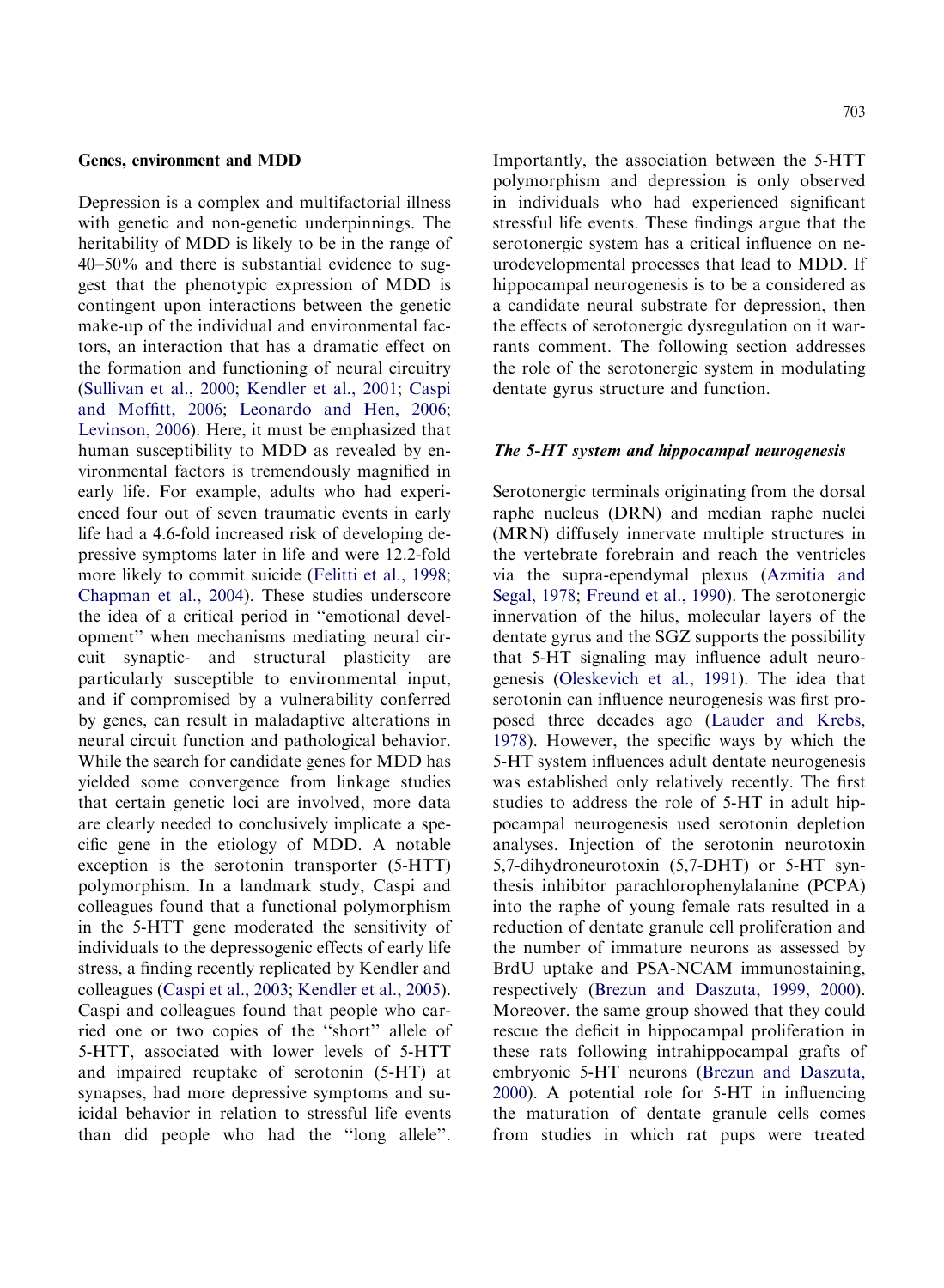with phenylchloromethamphetamine (PCA) or 5,7-DHT to reduce serotonergic innervation of the forebrain. Analysis of dentate granule cells in rodents with reduced serotonergic innervation revealed fewer dendritic spines and synapses, but otherwise normal dendritic complexity ([Yan et al.,](#page-25-0) [1997;](#page-25-0) [Faber and Haring, 1999\)](#page-20-0), suggesting that serotonergic signaling is important for selected, and not all, aspects of the neuronal maturation process. While the limitations inherent to these pharmacological lesion studies must be acknowledged, these studies illustrate how deficits in the 5-HT system can have consequences for the maturation of dentate granule cells. Given the striking recapitulation in adult neurogenesis of the earlydevelopmental neuronal maturation process, it is likely that changes in 5-HT signaling have similar consequences on neurons born in adulthood [\(Esposito et al., 2005;](#page-20-0) [Laplagne et al., 2006](#page-22-0); [Over](#page-23-0)[street-Wadiche and Westbrook, 2006](#page-23-0)). Indeed, the well-characterized effects of 5-HT receptor agonist and antagonists and SSRIs on adult neurogenesis [\(Malberg et al., 2000\)](#page-22-0) solidify the link between 5-HT and adult hippocampal neurogenesis. Importantly, studies on 5-HT receptors, which are discussed next, offer a glimpse into the ways by which altered serotonin levels as a consequence of a genetic polymorphism, such as the 5-HTT polymorphism, can influence the birth and maturation of newborn dentate granule cells.

The effects of 5-HT levels on neurogenesis reflect the sum of interactions between the synthesis of 5-HT, its release and its actions at different 5-HT postsynaptic receptors acting in both a cell autonomous and non-cell autonomous manner. The effects of 5-HT on a newborn neuron depend on the repertoire of 5-HT receptors that it expresses. Since the maturation of newborn neurons is intimately connected with the activity of the network, it is also influenced by the actions of different 5-HT receptors expressed within the hippocampal formation in interneurons, mature dentate granule cells and afferent projections arising in the entorhinal cortex. The 5-HT1A receptor (5-HT1AR) is the best-studied 5-HT receptor in the context of adult hippocampal neurogenesis. Acute administration of 5-HT1A antagonists results in decreased cell proliferation in the adult dentate gyrus [\(Radley and Jacobs, 2002\)](#page-23-0). Consistent with these findings, acute or chronic treatment with the 5-HT1A agonist 8-OH DPAT increases proliferation in the SGZ and the number of adult born neurons ([Santarelli et al., 2003](#page-23-0); [Banasr et al.,](#page-19-0) [2004](#page-19-0)). The effects of activating 5-HT1AR appear to be restricted to proliferation and do not affect the differentiation of newborn progenitors into neurons or glial cells. The increase in proliferation could reflect a change in rate of progression through the cell cycle or an increase in the size of the proliferative pool in the SGZ. It is unclear, given the experimental design employed in these studies, whether activation of 5-HT1AR also influences the survival of newborn neurons. Interestingly, mice lacking the 5-HT1AR fail to respond to the neurogenic effects of chronic fluoxetine ([Santarelli et al., 2003\)](#page-23-0).

Two other 5-HT receptors, the 5-HT2A and 5-HT1B receptors, have also been implicated in cell proliferation in the adult SGZ. While neither 5-HT1B agonists nor antagonists affect baseline cell proliferation, the former can, however, restore normal levels of proliferation in PCPA pretreated rats. These data suggest that effects of the 5-HT1B receptor on cell proliferation are small under physiological conditions, but can become important when 5-HT levels are decreased. The pharmacology of the 5-HT2A receptor is also complex. 5-HT2A antagonists decrease cell proliferation but agonists have no effect ([Banasr et al., 2004](#page-19-0)), suggesting that under physiological conditions, the 5-HT2A-dependent signaling pathways that modulate neurogenesis may be saturated. Taken together, these observations reveal the differential effects of recruiting different postsynaptic 5-HT receptors on hippocampal neurogenesis.

Central to understanding how changes in 5-HT levels influence neurogenesis is knowledge of the expression of different 5-HT receptors in neural progenitors and at different stages of their maturation. Conspicuously absent from the pharmacological studies is precise information for 5-HT receptor distribution in the adult SGZ. The 5-HT1AR is an exception to the rule. We know that the 5-HT1AR is expressed at very low levels, if any, in the SGZ of the rodent hippocampus.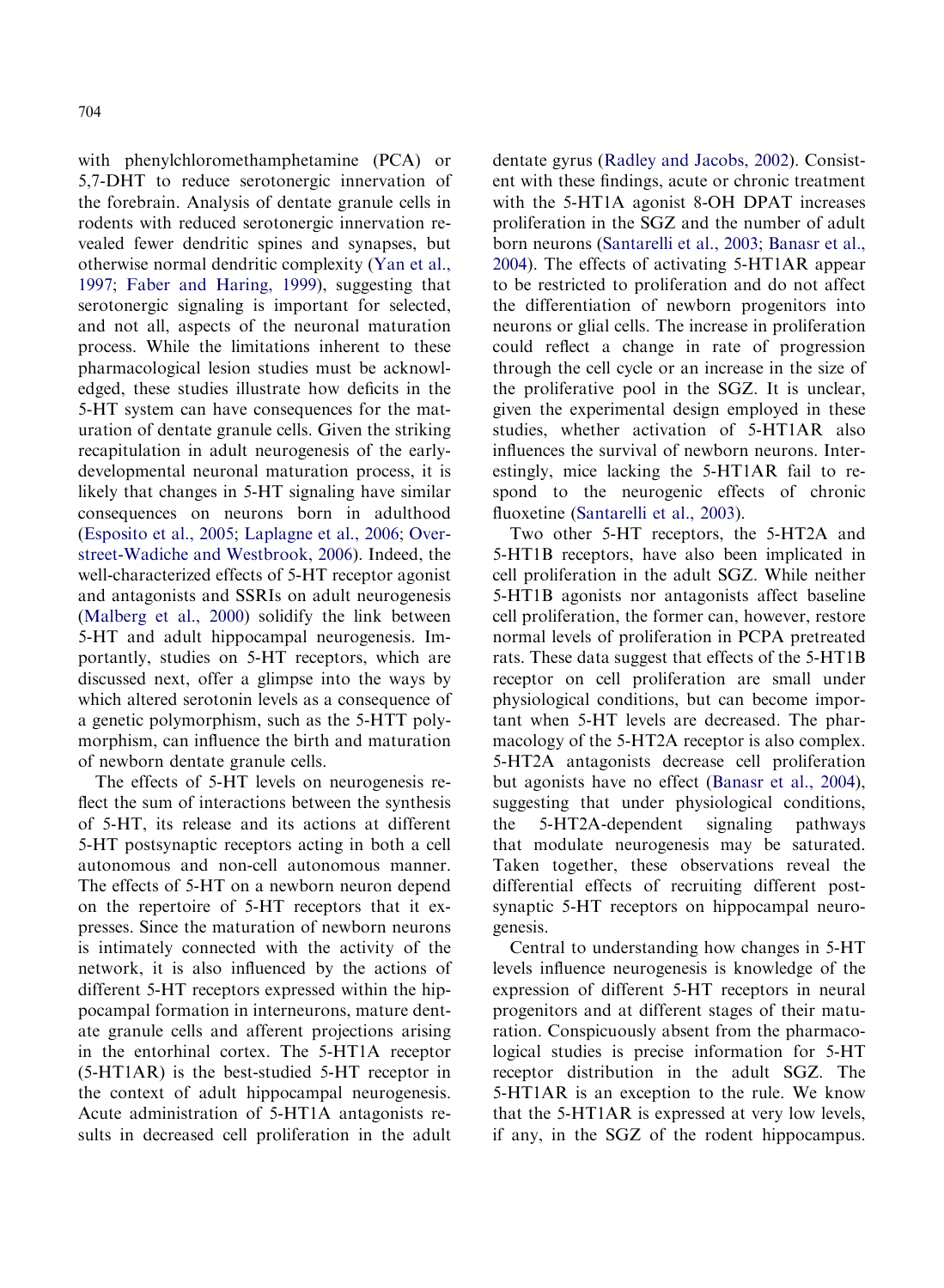In both rat and mouse, 5-HT1AR expression is restricted to the mature dentate granule cells rather than the immature population of cells during development of the dentate gyrus [\(Patel and](#page-23-0) [Zhou, 2005](#page-23-0); Sahay and Hen, unpublished data). The effect of 5-HT1AR agonists on cell proliferation is, therefore, likely to be non-cell autonomous. It is possible that the 5-HT1AR is required in hilar interneurons or mature dentate granule cells to mediate the effects of 5-HT on cell proliferation. Cell-type specific ablation and overexpression of the 5-HT1AR will reveal its precise contribution in different cell types to adult hippocampal neurogenesis.

The specific role of different 5-HT receptors in the maturation and integration of newborn neurons is still to be elucidated. It is also unclear how 5-HT may impact the turnover of mature dentate granule cells or influence the survival of newborn dentate granule cells. The role for distinct 5-HT receptors in regulation of developmental processes such as dendritic development, synaptogenesis and glutamate receptor trafficking [\(Kondoh et al.,](#page-22-0) [2004;](#page-22-0) [Kvachnina et al., 2005;](#page-22-0) [Yuen et al., 2005a,](#page-25-0) [b\)](#page-25-0) suggests that 5-HT receptor-dependent mechanisms during development may be conserved in neurogenesis in the adult brain depending on which 5-HT receptors are expressed and when during neuronal maturation. In addition, 5-HT signaling can induce the production of neurotrophins and growth factors known to regulate hippocampal neurogenesis.

# The role of stress in MDD and its effects on neurogenesis

Stressful life experiences play a pivotal role in development of MDD in individuals with a genetic vulnerability [\(Holsboer and Barden, 1996;](#page-21-0) [Gold](#page-21-0) [and Chrousos, 2002](#page-21-0)). Major stressors precede the appearance of the first symptoms, and dysregulation of the hypothalamic-pituitary-adenocortical (HPA) system is often observed in patients with MDD [\(Carroll et al., 1968a\)](#page-19-0). An optimally functional HPA system enables the organism to respond appropriately to stressful stimuli by controlling the production of adrenal steroids, 705

the glucocorticoids, which mobilize energy, increase cardiovascular tone and influence immune and nervous system functions. In response to a stressful event, for example, a neuroendocrine cascade is initiated in which corticotropin releasing hormone (CRH) is released from neurons in the paraventricular nucleus (PVN) in the hypothalamus, which then triggers release of corticotropin by the anterior pituitary to stimulate glucorticoid secretion by the adrenal cortex. A hyperactive HPA, on the other hand, results in the oversecretion of glucocorticoids with deleterious consequences for the physiology of the viscera and brain ([Sapolsky, 2000](#page-23-0)). In addition, increased glucocorticoid levels can impair serotonergic signaling ([Joels and van Riel, 2004\)](#page-21-0). It is therefore not surprising that the stress response is tightly regulated by efferents from multiple brain regions that converge onto the PVN, where incoming information is integrated to elicit an adaptive response. Afferent inputs of the PVN are inhibitory or facilitative in nature and arise in brain stem nuclei, amygdala, cortex, septum and the hippocampus, and are in turn regulated by a negative feedback system. The hippocampus, for example, exercises a powerful inhibitory influence on HPA function to terminate the stress response, and is in turn regulated by glucocorticoids acting on cognate receptors expressed within the hippocampal formation. Dysregulation of such control can, therefore, result in hypersecretion of glucocorticoids and an exaggerated stress response that can severely impact neural circuit function. Consistent with preclinical findings, about half of all depressed patients show a blunted response to the dexamethasone suppression test [\(Carroll et al.,](#page-19-0) [1968b;](#page-19-0) [Holsboer et al., 1982\)](#page-21-0), which measures the ability of an exogenous glucocorticoid receptor agonist to suppress endogenous stress hormone release. Moreover, patients with MDD show elevated levels of CRH in the cerebrospinal fluid, increased numbers of CRH containing cells in the PVN, and decreased CRH binding in the prefrontal cortex. Thus, the optimal function of the hippocampal formation is a critical factor in modulation of the stress response, and an exaggerated stress response can, in turn, negatively impact hippocampal function.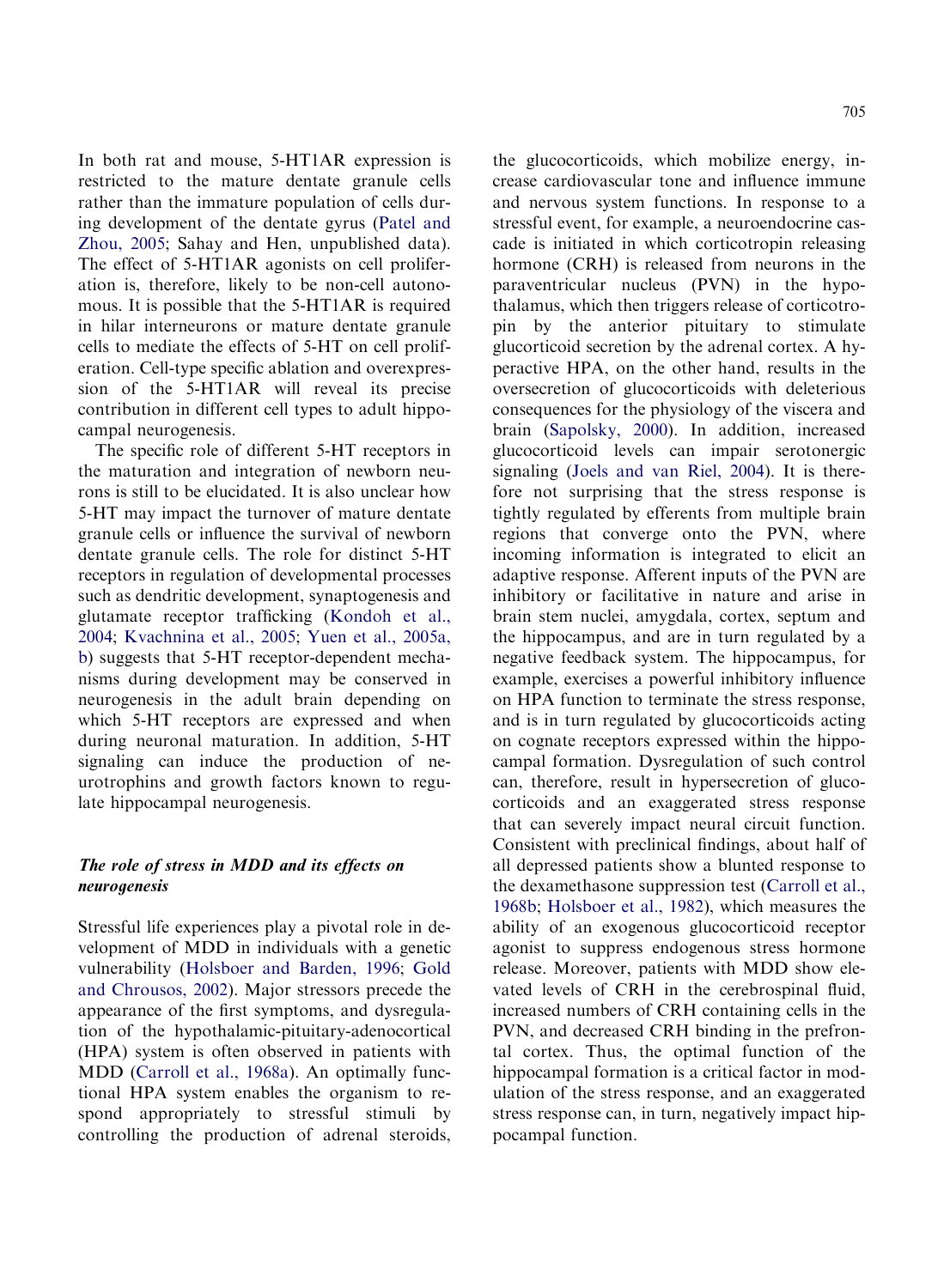One effect of stress on neural circuitry within the hippocampal formation is the suppression of neurogenesis by glucocorticoids. Stress-induced suppression of cell proliferation in the DG has been reported in several different mammalian species and there is considerable evidence arguing for a role for glucocorticoids as the mediators of the stress response. Elimination of circulating adrenal steroids by adrenalectomy, for example, increases cell proliferation and neurogenesis in the adult dentate gyrus [\(Cameron and McKay, 1999](#page-19-0)). Exogenous administration of corticosterone, on the other hand, suppresses proliferation ([Cameron](#page-19-0) [and Gould, 1994](#page-19-0)). Glucocorticoids have been shown to inhibit the proliferation and differentiation of neural progenitors, and also the survival of young neurons ([Wong and Herbert, 2004,](#page-25-0) [2006\)](#page-25-0). These effects are likely to be mediated directly through high affinity mineralocorticoid receptors (MR) and low affinity glucocorticoid receptors (GR) that are expressed at various stages of maturation and also indirectly through changes in network activity of the hippocampal formation (see chapter by Joels in this volume). Analysis of receptor distribution in the dentate gyrus of rodents reveals that GRs are expressed in both neural progenitors and mature dentate granule cells, while MRs are expressed only in the latter. Throughout most of adulthood, neither GRs nor MRs are expressed in immature neurons [\(Cameron et al., 1993;](#page-19-0) [Garcia et al., 2004a\)](#page-21-0). However, in aged rodents GR and MR expression is seen in immature neurons, suggesting that immature neurons at this stage, but not earlier in the animal's life, may show increased sensitivity to corticosterone action.

The dynamic expression of GR and MR during neurogenesis and the ability of corticosteroids to regulate the expression of growth factors such as IGF-1, BDNF and EGF ([Islam et al., 1998](#page-21-0); [Schaaf](#page-24-0) [et al., 2000\)](#page-24-0), which have distinct effects on proliferation and survival [\(Kuhn et al., 1997;](#page-22-0) [Aberg](#page-19-0) [et al., 2000;](#page-19-0) [Sairanen et al., 2005\)](#page-23-0), illustrate the cell autonomous and non-cell autonomous ways by which corticosteroids can affect neurogenesis. It should be noted that the sensitivity of neurons or neural progenitors to corticosteroids must be studied with the state of the neuron or network in mind. For example, glucocorticoids have deleterious effects on neurogenesis during stressful episodes but not during physical activity. This may be due to the fact that physical activity, unlike stress, elicits the production of growth factors that may buffer the effects of corticosteroids on neurons. Likewise, given the differences in the developing and adult brain, an increase in glucocorticoids during early postnatal life may have profoundly different effects from those in adulthood. A recent study modeling early life stress using a maternal separation paradigm in rodents supports this idea [\(Mirescu et al., 2004\)](#page-23-0). Maternal separation during the early postnatal period in rodents leads to persistent changes in the HPA axis, protracted release of corticosterone in response to mild stressors, increased anxiety behavior ([Huot et al., 2001](#page-21-0)), impaired maternal care [\(Lovic et al., 2001](#page-22-0)) and impaired spatial navigation [\(Huot et al., 2002](#page-21-0)). Rats subjected to prolonged maternal deprivation during the early postnatal period also showed reduced proliferation in the dentate gyrus of neural progenitors in adulthood. Interestingly, the early life stressor did not affect the number of mature neurons, suggesting a compensatory increase in survival of newly generated neurons. The authors in this study showed that the change in proliferation could be rescued in adulthood by adrenalectomy and by reducing corticosteroid production. Without adrenalectomy, the corticosterone levels were normal in stressed animals, not only under baseline conditions but also in response to a stressor, suggesting that the suppressed proliferation was likely to be result of increased sensitivity to corticosteroids rather than increased levels [\(Mirescu et al., 2004](#page-23-0)). It is tempting to speculate that a shift in the temporal pattern of MR and GR distribution during neurogenesis may contribute to this increased sensitivity.

It is possible that changes in neurogenesis as a result of HPA axis dysregulation contribute to the pathophysiology of MDD by affecting the role of the hippocampus in learning and other cognitiveemotional processes. Preclinical studies (discussed later) have proven tremendously informative in defining the physiological relevance of adult hippocampal neurogenesis to these processes, and have greatly facilitated our understanding of how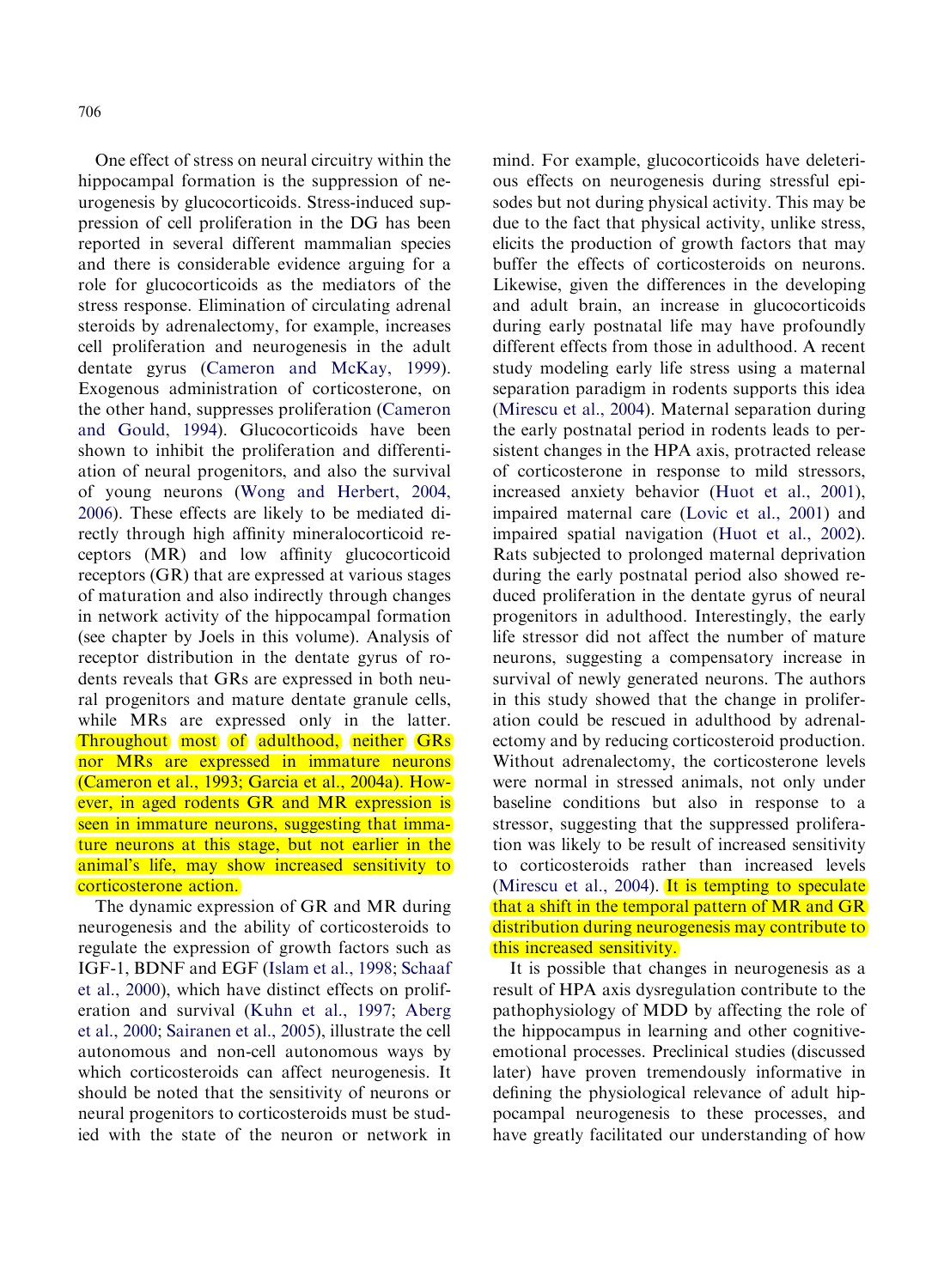stress-mediated suppression of neurogenesis may be relevant to the pathophysiology of MDD. A second possible consequence of the stress-mediated suppression of neurogenesis is that the ability of the hippocampus to regulate HPA activity becomes compromised. However, evidence directly linking changes in dentate gyrus function with HPA activity is scarce. Lesions of the hippocampus and fimbria-fornix transections reduce the ability of dexamethasone to inhibit stress induced adrenocortical responses and results in hypersecretion of glucocorticoids and ACTH following stressful stimuli ([Knigge, 1961;](#page-22-0) [Sapolsky et al.,](#page-23-0) [1989;](#page-23-0) [Herman et al., 1992;](#page-21-0) [Feldman and](#page-20-0) [Weidenfeld, 1993](#page-20-0); [Bratt et al., 2001](#page-19-0); [Goursaud](#page-21-0) [et al., 2006](#page-21-0)). Antagonism of GR in the rat hippocampus results in hypersecretion of ACTH and corticosterone following stressful stimuli [\(Sapolsky, 1994;](#page-23-0) [Feldman and Weidenfeld, 1999](#page-20-0)). Analysis of subfields within the hippocampal formation confirms the differential contributions of CA fields and the dentate gyrus in the ventral hippocampus in regulating HPA reactivity. Intriguingly, lesion studies indicate that damage of ventral subiculum but not ventral CA1 or dentate gyrus results in prolonged glucocorticoid re-sponses [\(Herman et al., 1992, 1995\)](#page-21-0). By contrast, electrical stimulation of DG in anesthesized animals inhibits corticosteroid secretion ([Dunn and](#page-20-0) [Orr, 1984\)](#page-20-0). These studies suggest that lesions of DG in adulthood may be compensated for by activity in structures downstream such as the subiculum. Genetic manipulations that specifically impair glucocorticoid signaling in the DG both in adulthood and in early postnatal life will prove critical in establishing the link between hippocampal neurogenesis and HPA reactivity.

In sum, the well-documented effects of stress on neurogenesis suggest that patients with MDD are likely to show reductions in neuronal proliferation. While it is plausible that a reduction in neurogenesis in turn contributes to HPA dysregulation, there is as yet no evidence for this.

#### Neurogenesis and antidepressants

It is well recognized that all of the major classes of ADs are associated with a several week delay in

onset. This delay is likely to reflect changes in structural and synaptic plasticity in the brain mediated by multiple mechanisms involving monoaminergic signaling and neurotrophins. PET imaging studies on MDD patients treated with SSRIs such as paroxetine and fluoxetine have helped define a neuroanatomical basis comprising corticolimbic circuits [\(Seminowicz et al., 2004](#page-24-0)). Structures that showed changes in metabolic activity included the subgenual cingulate, hippocampus and prefrontal cortex ([Mayberg et al., 2000;](#page-22-0) [Kennedy et al., 2001](#page-22-0)). One form of structural plasticity within the hippocampus that is consistent with the delayed onset of ADs is the birth and subsequent integration of newborn dentate granule cells in the adult dentate gyrus. Moreover, almost all ADs known to date increase adult neurogenesis. Therefore, the idea that ADs may work through enhancing neurogenesis has received abundant attention and is now considered central to the neurogenic hypothesis of MDD ([Malberg](#page-22-0) [and Schechter, 2005\)](#page-22-0).

## Neurogenic effects of antidepressant treatments

Numerous groups have shown that different classes of ADs including 5-HT and norepinephrine selective reuptake inhibitors, tricyclics, monoamine oxidase inhibitors, phosphodiesterase inhibitors and electroconvulsive shock therapy increase neurogenesis [\(Madsen et al., 2000;](#page-22-0) [Malberg et al.,](#page-22-0) [2000](#page-22-0); [Manev et al., 2001;](#page-22-0) [Nakagawa et al., 2002b](#page-23-0)). AD treatment does not appear to affect the ratio of newly generated neurons to glial cells, with the majority of newborn cells adopting the neuronal fate. The neurogenic effects of ADs are specific to the SGZ, and are not observed in other components of the ventricular system such as the lateral ventricles or the subventricular zone. Moreover, administration of non-AD psychotropic drugs such as haloperidol does not increase hippocampal neurogenesis [\(Eisch, 2002](#page-20-0)). Other treatments reported to have AD effects, including exercise [\(Babyak et al., 2000;](#page-19-0) [Singh et al., 2001;](#page-24-0) [Motl et al.,](#page-23-0) [2004](#page-23-0)), environmental enrichment and estrogen, have also been shown to increase neurogenesis [\(van Praag et al., 1999;](#page-23-0) [Tanapat et al., 1999;](#page-24-0)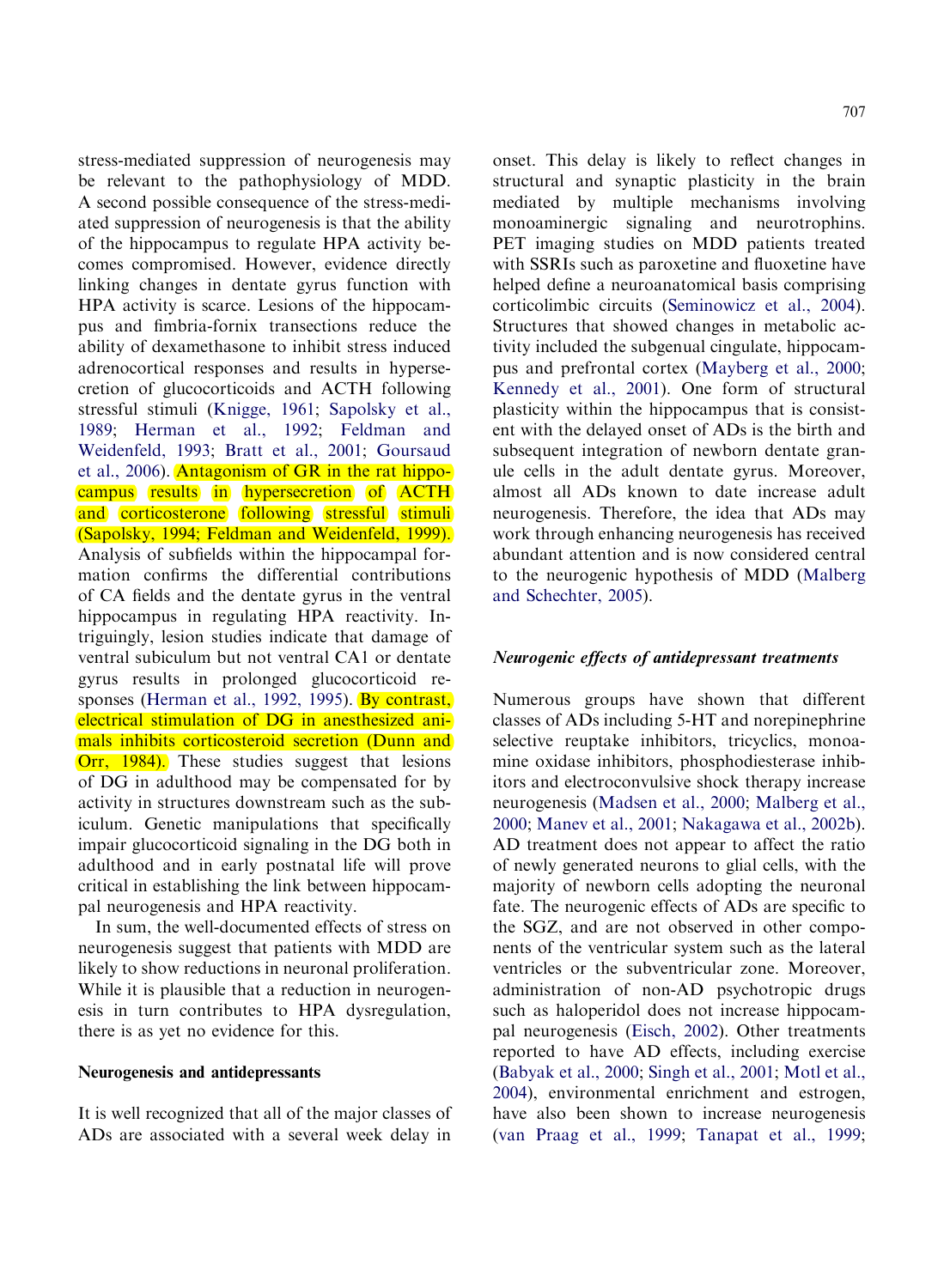[Rhodes et al., 2003;](#page-23-0) [Meshi et al., 2006](#page-23-0)). In addition, also lithium, which is used in the treatment of bipolar disorder increases neurogenesis ([Chen](#page-20-0) [et al., 2000](#page-20-0)). The one AD treatment that has not been shown to enhance neurogenesis is repetitive transcranial magnetic stimulation or rTMS, which is still awaiting FDA approval [\(Loo and Mitchell,](#page-22-0) [2005\)](#page-22-0). While rTMS has been shown to reverse the effects of chronic psychosocial stress on stress hormone levels, it does not upregulate neurogenesis [\(Czeh et al., 2002\)](#page-20-0).

That ADs block the behavioral effects of stress and restore normal levels of neurogenesis in the adult hippocampus lends further credence to the possibility that ADs may work by increasing neurogenesis to exert their behavioral effects. In tree shrews, chronic exposure to psychosocial conflict results in a decrease in cell proliferation, which is blocked by treatment with the atypical AD tianeptine [\(Czeh et al., 2001\)](#page-20-0). In another model of depression, the learned helplessness (LH) paradigm, exposure to inescapable shock engenders prodepressive behavior and a reduction in hippocampal cell proliferation, both of which, are reversed by AD treatment ([Cryan et al., 2002;](#page-20-0) [Malberg and](#page-22-0) [Duman, 2003\)](#page-22-0). In addition, ECS enhances cell proliferation after chronic corticosterone treatment [\(Hellsten et al., 2002\)](#page-21-0).

It is well known that ADs have pleiotropic effects on neuronal circuits. That a diverse range of ADs appears to enhance neurogenesis indicates that the dentate gyrus may be a neuroanatomical substrate to target for the development of novel AD treatments. In the next section, we describe recent preclinical studies elucidating how SSRIs modulate adult hippocampal neurogenesis, and then in the following sections we describe work from animal models aimed at identifying whether neurogenesis is necessary for the behavioral effects of AD treatments.

# Serotonin-dependent ADs and hippocampal neurogenesis

SSRIs represent the most successful class of ADs identified to date. Based on our understanding of neurogenesis in the SGZ, it is conceivable that SSRIs act directly on progenitors or immature neurons to influence processes such as proliferation, differentiation, maturation and survival. In addition, SSRIs are also likely to modulate network activity within the dentate gyrus and as a result, regulate neurogenesis indirectly. By virtue of their effects on neurogenesis, SSRIs may be capable of driving replacement or turnover within the dentate gyrus and catalyzing the insertion of newly generated neurons with distinct electrophysiological and biochemical properties. The bestcharacterized effect of SSRIs to date is the increase in proliferation of neural progenitors in the SGZ. Studies in rodents indicate that a 14-day, but not shorter-term, administration of fluoxetine (1–5 days) is sufficient to upregulate cell proliferation [\(Malberg et al., 2000\)](#page-22-0). By contrast, a longer treatment regimen is required to enhance survival of newly generated neuroblasts. Fluoxetine treatment for 28 days, but not 14 days, following BrdU injection resulted in an increase in cell survival [\(Malberg et al., 2000;](#page-22-0) [Nakagawa et al.,](#page-23-0) [2002a](#page-23-0)).

The delay with which the neurogenic effects emerge after the initiation of SSRI treatment provides a potential mechanism to explain the therapeutic lag in the effects of these drugs. Namely, it could be that the therapeutic effects depend on the increase in proliferation, which itself requires several weeks of treatment. However, closer inspection of this hypothesis reveals several shortcomings. It is unlikely that a boost in proliferation would produce an immediate psychological effect. Rodent studies indicate that newborn neurons do not become functionally integrated until approximately 2–4 weeks after exiting the cell cycle, so it would seem that any functional effects elicited by the increase in proliferation would not appear until that time [\(Esposito et al., 2005](#page-20-0)). This means that behavioral effects of SSRIs mediated by increased proliferation should not manifest until about 4 weeks after treatment initiation. In contrast, some behavioral effects of AD drugs in animal models begin immediately following acute treatment, and virtually all the behavioral effects manifest within 4 weeks of SSRI treatment. In primates the time required for maturation of new neurons is greater than in rodents ([Kohler et al.,](#page-22-0)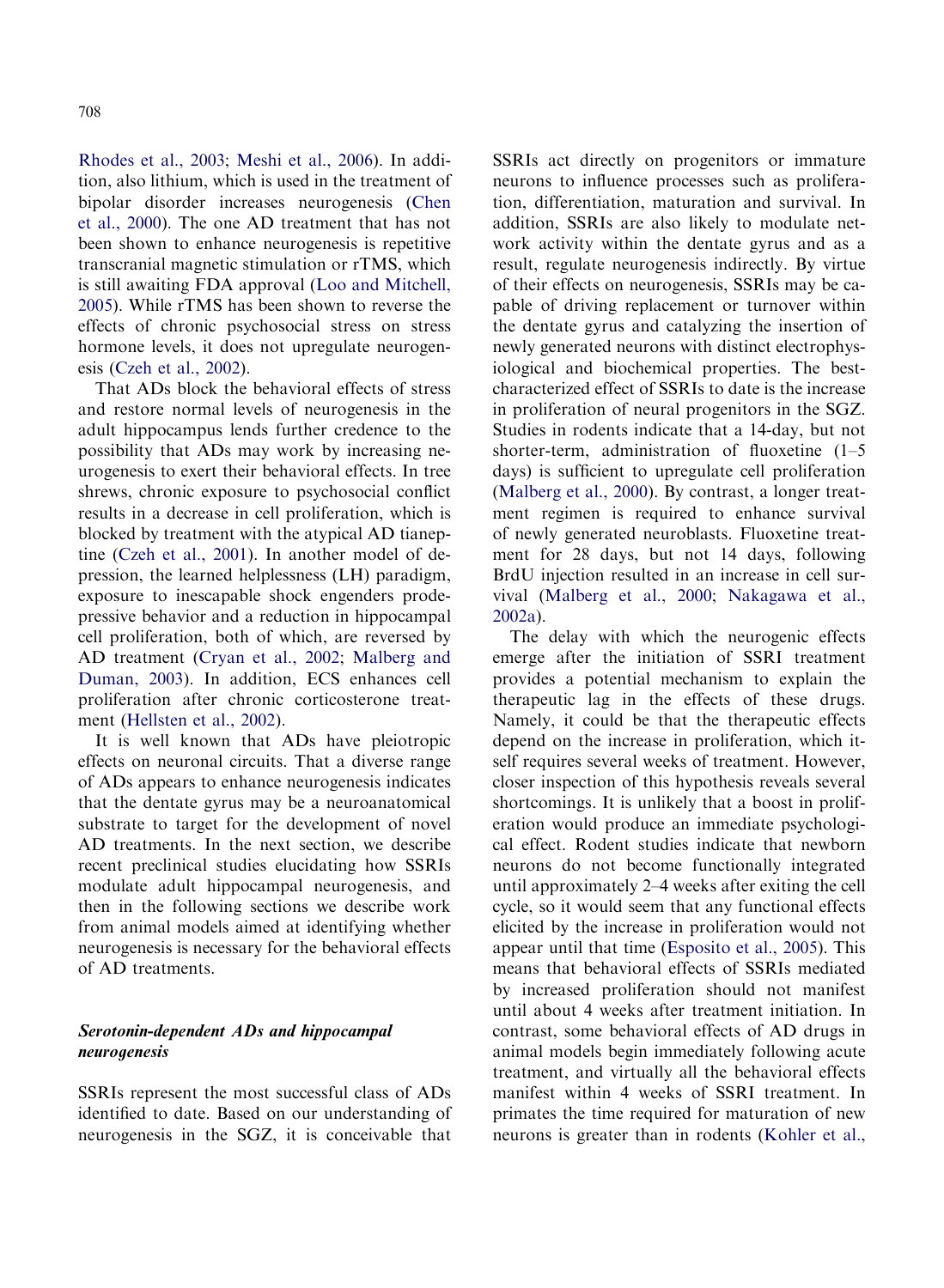[2006\)](#page-22-0), so the predicted therapeutic lag would be even longer. A recent meta-analysis of clinical data indicates that some of the therapeutic effects of SSRIs may commence very rapidly after treatment initiation (within 1–2 weeks) ([Taylor et al., 2006](#page-24-0)). Thus, increases in proliferation are unlikely to underlie the early onset effects of these drugs, but it remains plausible that neurogenesis contributes to the more long-term effects.

Consistent with this interpretation, remarkable preliminary data from Meltzer, Deisseroth and colleagues suggest that mature adult-born neurons contribute to the behavioral effects of SSRIs [\(Meltzer et al., 2006](#page-22-0)). In this study, rats were given 7 days of fluoxetine treatment and then tested behaviorally 1 month later. At that time point, the previously treated rats showed enhanced performance in the forced swim test, and histology revealed an increase in the number of newly generated neurons. The results suggest that the proliferative effects of SSRIs may appear sooner than once thought (after 1 week rather than 2 weeks of treatment), and that some behavioral effects of these drugs depend not on the acute presence of the drug but rather on slow, time-dependent processes initiated by drug treatment, such as neurogenesis and circuit reorganization.

The studies that examined the effects of fluoxetine on proliferation do not identify the specific types of neural progenitors that respond to changes in 5-HT levels. A recent study addressed this question using transgenic mice in which expression of a fluorescent reporter gene was regulated by a nestin promoter fragment. Because nestin is expressed in multiple progenitor cell types, this approach allowed the visualization and quantification of the distinct sub types of neural progenitors that reside within the SGZ [\(Encinas et al., 2006\)](#page-20-0). The results of this study showed that only a specific proliferative cell type, the transiently amplifying neural progenitor (ANP) that exists as an intermediate between the type I radial glial-like neural progenitor and the type II cell [\(Filippov et al., 2003](#page-20-0); [Tozuka et al.,](#page-24-0) [2005;](#page-24-0) [Encinas et al., 2006](#page-20-0)), directly responds to fluoxetine. Moreover, the study confirmed that once exposure to fluoxetine ends, the rate of progenitor cell division is restored to baseline and that the increase in ANPs translates into a net increase in the number of new neurons.

A net increase in the number of mature neurons implies that SSRIs also increases the population of immature neurons. It is presently not clear how SSRIs influence the maturation of immature neurons with regards to their physiological properties, synaptic connectivity and dendritic complexity. What is well appreciated, however, is that SSRI treatment results in the induction of growth factors and neurotrophins whose effects on maturation and survival are well understood ([Carlezon](#page-19-0) [et al., 2005](#page-19-0); [Duman and Monteggia, 2006\)](#page-20-0) and, importantly, whose receptors are expressed in immature neurons. It is also possible that SSRIs may induce the secretion of growth factors from neural progenitors, which then influence the function of neighboring mature granule cells in a paracrine manner. There is no evidence for this as yet.

The consequences of increased proliferation and survival of newly generated cells following fluoxetine treatment for the net size of the granule cell population of the dentate gyrus have not been ascertained. One study suggested that there may not be a net change in the size of the dentate gyrus because the increase in newly generated neurons is offset by death of previously born mature granule cells ([Sairanen et al., 2005\)](#page-23-0). Based on their data showing that chronic fluoxetine treatment increases not only proliferation and survival of newly generated neurons but also the rate of apoptosis, the authors argue that the net size of the dentate gyrus does not change with chronic AD treatment.

Finally, it is plausible that SSRI treatment alters the physiological properties of newly generated neurons, generating a cohort of cells within the dentate that are unique. These unique cells may confer greater adaptive potential to the dentate gyrus than naïve newly generated neurons. Much work remains to be done in this area to address the different ways by which SSRIs influence neurogenesis.

Delineating the pattern of expression of distinct 5-HT receptor subtypes within different cell types in the SGZ and the DG will shed light on how changes in 5-HT can elicit the diverse range of effects discussed here. It follows that the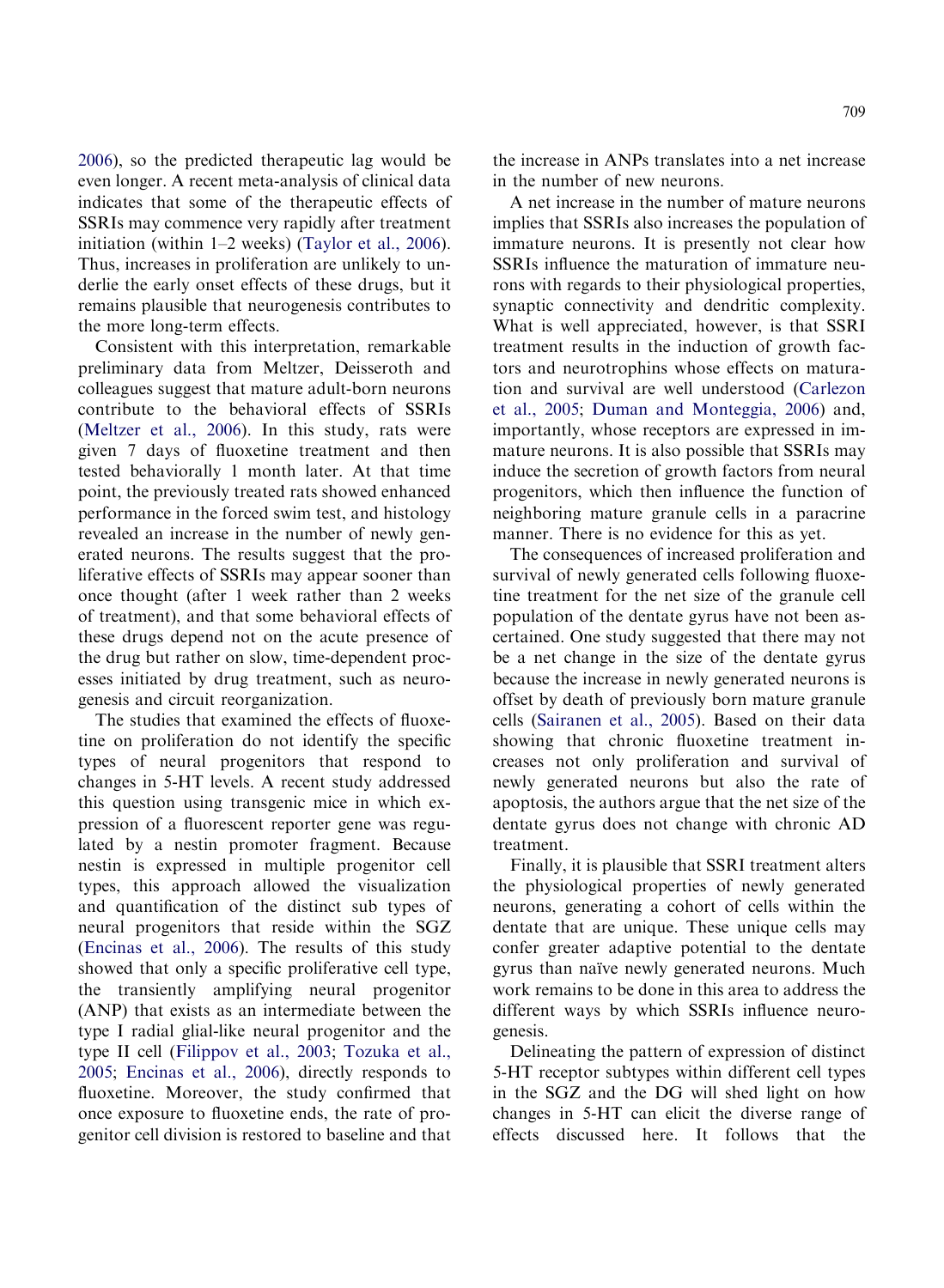identification of genes downstream of 5-HT receptors that mediate the behavioral effects of ADs will pave the way for developing neurogenic nonmonoamine based therapeutics. Preclinical studies have proven invaluable in defining the contribution of neurogenesis to the etiology and treatment of MDD as they allow for discernment between correlation and causality.

#### Preclinical studies: in the search for causality

Ultimately, whether neurogenesis is causally related to the etiology or treatment of depression requires the use of animal models in which neurogenesis and emotional state can be experimentally manipulated. If reduced neurogenesis contributes to depression, it should be possible to produce a depressive phenotype by experimentally reducing neurogenesis. Conversely, behavioral manipulations that produce a depressive phenotype should reduce neurogenesis and do so before the behavioral manifestations of depression develop. Of course, the predictive value of such experiments will depend on the specificity of the methods for manipulating neurogenesis and the validity of the animal models of depression. This section will review recent work that addresses the role of neurogenesis in the etiology and treatment of MDD assessed in preclinical models.

# Lessons from stress based depression paradigms and neurogenesis

One prediction drawn from the neurogenic hypothesis of MDD is that behavioral manipulations that produce depressed behavior in animals should produce a concomitant decrease in neurogenesis. Several methods have been used to produce depression-like behavior in rodents, all involving the exposure to inescapable stress. One such procedure is LH, originally developed by Seligman and colleagues [\(Overmier and Seligman, 1967](#page-23-0); [Seligman](#page-24-0) [and Beagley, 1975](#page-24-0)). LH is a relatively short-term procedure in which animals are exposed to inescapable shock inside a conditioning chamber. Subjects are then given an escape/avoidance task in which shock is controllable (e.g., shuttling from one side of the chamber to the other cancels or terminates the shock). Exposure to inescapable shock impairs subsequent acquisition of the es $cape/avoidance$  task (relative to naïve subjects), arguably because the animal has learned it is helpless ([Willner and Mitchell, 2002](#page-25-0)). LH training also reduces cell proliferation in the DG. Treatment with AD drugs alleviates both the behavioral helplessness ([Malberg and Duman, 2003](#page-22-0); [Chourbaji et](#page-20-0) [al., 2005\)](#page-20-0) and the reduction in cell proliferation [\(Malberg and Duman, 2003](#page-22-0)). However, there are several reasons why reductions in proliferation are not a likely mechanism of the behavioral helplessness. First, behavioral helplessness manifests immediately with exposure to inescapable shock, and it is unlikely that a reduction in proliferation could so rapidly give rise to a behavioral effect. If the reduction in proliferation were to impact behavior, the effects would more likely manifest 1–3 weeks after the onset of the reduction in proliferation, at the time when the newborn cells would be becoming functionally integrated into DG circuits. Similarly, acute dosing with AD drugs is sufficient to alleviate behavioral helplessness ([Malberg and](#page-22-0) [Duman, 2003;](#page-22-0) [Chourbaji et al., 2005](#page-20-0)), but the neurogenic effect of these drugs requires chronic treatment [\(Malberg et al., 2000](#page-22-0)). Finally, a recent study has demonstrated that LH training in rats reduces cell proliferation in all subjects, but only a subset of subjects display behavioral helplessness [\(Vollmayr et al., 2003](#page-25-0)). One unexplored possibility invoked by these studies is that the extant population of immature neurons, rather than the proliferative pool, is a substrate for the depressogenic effects of stress. Studies are underway to test this hypothesis.

Neurogenesis can more plausibly be linked to the effects of chronic exposure to stress, which have been studied extensively in animals. This work typically involves exposing animals to variety of mild stressors over a period of several weeks. Stressors include food and water deprivation, temperature changes, restraint and tail suspension [\(Strekalova et al., 2004;](#page-24-0) [Willner, 2005](#page-25-0); [Mineur](#page-23-0) [et al., 2006](#page-23-0)). There are variations in the methods used for chronic stress in rats ([Willner et al., 1987,](#page-25-0) [1992](#page-25-0); [Willner, 2005](#page-25-0)) and mice [\(Mineur et al., 2003,](#page-23-0) [2006](#page-23-0); [Strekalova et al., 2004](#page-24-0)). The effects of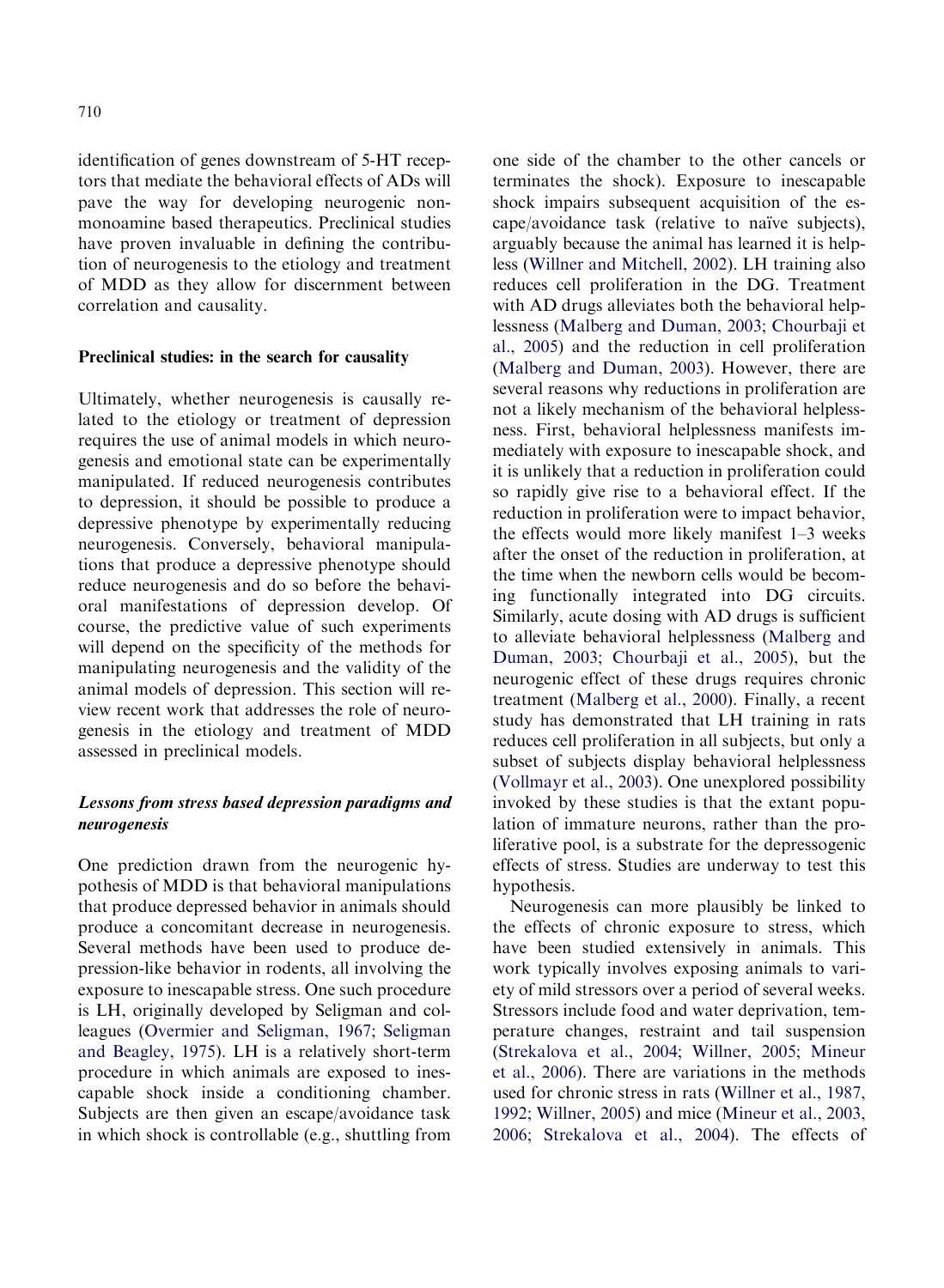chronic stress include a reduction in sucrose preference, which has been interpreted as anhedonia [\(Willner et al., 1987](#page-25-0); [Strekalova et al., 2004\)](#page-24-0), alterations in sleep–wake cycle, reduced sexual and self-care behavior, and increases in anxiety-like behavior in traditional tests such as the elevatedplus maze ([Willner, 2005\)](#page-25-0). Unlike the effects of LH, the behavioral effects of chronic stress are ameliorated by chronic but not acute treatment with ADs ([Willner et al., 1987](#page-25-0); [Yalcin et al., 2005](#page-25-0)), suggesting that chronic stress may be a better model of depression because it captures the therapeutic lag seen in human patients. An abundance of research demonstrates that hippocampal neurogenesis is reduced by a variety of chronic stress procedures (for review, see [Duman, 2004\)](#page-20-0), and this reduction in neurogenesis is blocked by chronic treatment with AD drugs ([Alonso et al., 2004](#page-19-0)). Moreover, a recent study has shown that among rats exposed to chronic stress, only a subset respond behaviorally to SSRI treatment [\(Jayatissa](#page-21-0) [et al., 2006\)](#page-21-0). Interestingly, neurogenesis was restored to normal levels only in the behaviorally identified responders.

# Does blockade of neurogenesis produce symptoms of depression?

The animal research on chronic stress evidences an intriguing correlation between the rate of neurogenesis and emotional state. Chronic stress produces a behavioral phenotype analogous to aspects of depression while reducing neurogenesis. AD drugs restore neurogenesis and ameliorate the behavioral phenotype. Does this correlation reflect that neurogenesis is a causal mechanism for these behavioral changes? Or is neurogenesis simply a marker for changes in other biological pathways or network activity?

We have begun to address this question experimentally by blocking hippocampal neurogenesis and then examining the behavioral consequences. One method of arresting neurogenesis is to subject the brain to low doses of X-irradiation. Irradiation kills mitotic cells such that neurogenesis is arrested virtually completely [\(Monje et al., 2002, 2003](#page-23-0); [Wojtowicz, 2006\)](#page-25-0). In our laboratory, a shield is used to target X-rays specifically over the hippocampus, while protecting regions anterior and posterior, including the subventricular zone. Blocking neurogenesis with this procedure has no effect in a number of relevant behavioral tasks, including the novelty-suppressed feeding test [\(Santarelli et al., 2003\)](#page-23-0) and the novelty-induced hypophagia test (our unpublished data). Both of these tests are AD screens that measure the latency of a mouse to venture into the center of an open field or novel context to obtain food. Latency-tofeed is decreased by chronic AD drug treatment and acute anxiolytic treatment, but not by acute AD drug treatment [\(Bodnoff et al., 1989;](#page-19-0) [Dulawa](#page-20-0) [et al., 2004](#page-20-0)). Irradiation does not affect behavior in two traditional anxiety tests, the elevated-plus maze and light-dark choice test (our unpublished data), nor does it increase the susceptibility of mice to the effects of chronic stress [\(Santarelli et al.,](#page-23-0) [2003](#page-23-0)).

We have also examined some of these behaviors in a transgenic mouse line in which neuronal proliferation can be blocked conditionally. The mouse line expresses herpes-simplex virus thymidine kinase (HSV-TK) under control of the GFAP promoter (GFAP-TK) ([Garcia et al., 2004b](#page-21-0)). Mitotic cells expressing HSV-TK are killed by the antiviral drug ganciclovir. Thus, in this mouse, the dividing neuronal progenitors, which express GFAP, are killed after ganciclovir is administered, and as a result, neurogenesis is reduced to low levels [\(Garcia et al., 2004b](#page-21-0); [Saxe et al., 2006\)](#page-24-0). As with irradiation, blocking neurogenesis in this mouse line had no effect on anxiety-like behavior in several tests, including the open field, NSF test, or light-dark choice test [\(Saxe et al., 2006](#page-24-0)). Thus, we have not found any evidence that blocking neurogenesis in adult mice produces a depression-like phenotype.

## A role for hippocampal neurogenesis in learning

The only domain in which direct behavioral effects of arresting neurogenesis have been reported is in learning and memory. Indeed, the very first evidence for a behavioral function of neurogenesis in mammals came from studies of learning and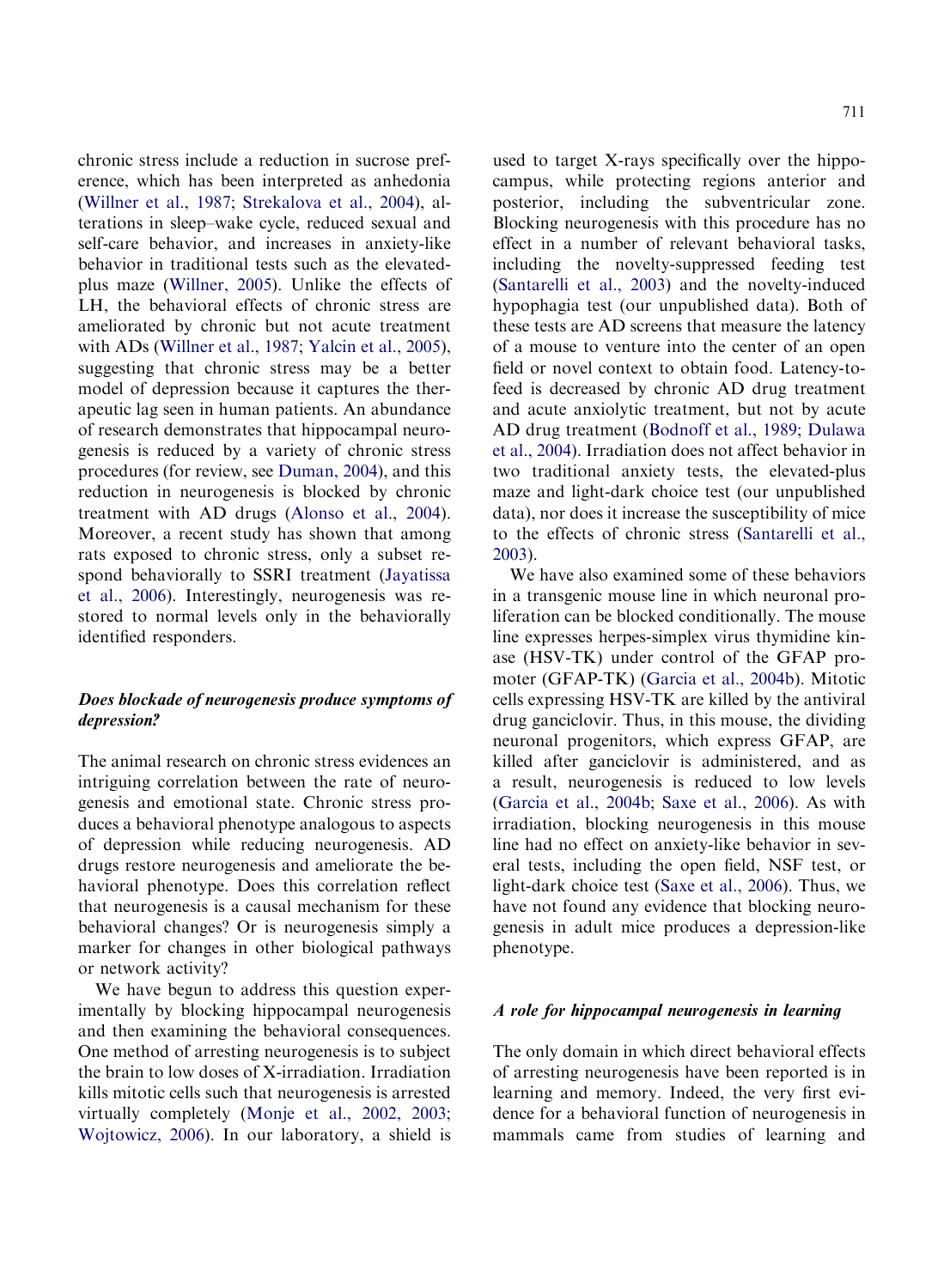memory. These studies showed that participating in a hippocampus-dependent classical conditioning procedure (trace eyeblink conditioning) enhances the survival of newborn neurons in the SGZ ([Gould et al., 1999a\)](#page-21-0) and that reducing neurogenesis with the anti-mitotic compound methylazoxymethanol acetate (MAM) impairs acquisition of the same task ([Shors et al., 2001](#page-24-0)). The use of MAM is encumbered by deleterious side effects and moreover, it does not completely block neurogenesis ([Dupret et al., 2005](#page-20-0)). Subsequent experiments using more targeted methods for arresting neurogenesis have confirmed that neurogenesis is required for some hippocampusdependent learning tasks ([Snyder et al., 2005](#page-24-0); [Saxe et al., 2006](#page-24-0); [Winocur et al., 2006](#page-25-0)). A recent study from our laboratory has also revealed a paradoxical role for hippocampal neurogenesis in a hippocampus-dependent working memory paradigm, where ablation of newly generated neurons results in improved performance [\(Saxe](#page-24-0) [et al., 2007](#page-24-0)).

Perhaps the most compelling of these findings is the requirement of neurogenesis for contextual fear conditioning, which has been demonstrated in two species (rats and mice) using two different methods for arresting neurogenesis [\(Saxe et al.,](#page-24-0) [2006;](#page-24-0) [Winocur et al., 2006](#page-25-0)). Contextual fear conditioning is a form of Pavlovian conditioning produced by pairing a distinctive context (spatial location) with footshock. As a result of the pairing, animals exhibit characteristic fear responses (e.g., freezing, defecation, potentiation of the startle response) when re-exposed to the context. Lesions to the hippocampus often impair this form of learning [\(Phillips and LeDoux, 1992](#page-23-0); [Matus-Amat et al., 2004\)](#page-22-0), presumably because the hippocampus participates in mnemonic encoding of the spatial context. Blocking neurogenesis prior to training in this procedure reduces the amount of the contextual fear expressed when rodents are reexposed to the training context. Importantly, blocking neurogenesis does not impair fear conditioning to a discrete tone stimulus, indicating that shock sensitivity and motor control of the fear response are not impaired. The impairment of contextual fear conditioning may thus reflect a

requirement of neurogenesis for the encoding of novel contexts and/or for assigning emotional valence to contexts.

How (and whether) these learning impairments relate to depression is unclear. Cognitive impairments have been reported in depression, but cognitive impairment is not a cardinal feature of the disease, in contrast to some other psychiatric illnesses, namely schizophrenia. Still, it is certainly the case that depressed patients have an impaired ability to ''contextualize'' negative emotions, in that these emotions are overgeneralized across experiences and situations. Much more research into the putative role of neurogenesis in contextual learning will be needed to determine whether reduced neurogenesis could give rise to these features of depression.

# Neurogenesis is required for some behavioral effects of AD drugs

Although animal models have not provided evidence that reduced neurogenesis causes depression-like symptoms, these models have produced evidence that neurogenesis is involved in the therapeutic effects of AD drugs. Three recent studies have used the targeted irradiation procedure described above to test whether DG neurogenesis is required for the behavioral effects of AD drugs in rodent models. A study conducted in our laboratory demonstrated that neurogenesis is required for the effects of both imipramine, a classic tricyclic AD, and fluoxetine in two mouse behavioral screens for AD activity [\(Santarelli et al., 2003](#page-23-0)), the NSF test and a chronic stress procedure. Importantly, this study has been replicated in our laboratory using the GFAP-TK mice (unpublished results). In a separate series of experiments conducted by another laboratory, the synthetic cannabinoid HU210 was shown to have AD-like effects in the NSF paradigm following 10 days of treatment, and, interestingly, this effect was blocked by X-ray irradiation ([Jiang et al., 2005](#page-21-0)). In addition, there is a recent preliminary report using rats ([Meltzer et al., 2006\)](#page-22-0) that irradiation blocks the behavioral effects of fluoxetine in the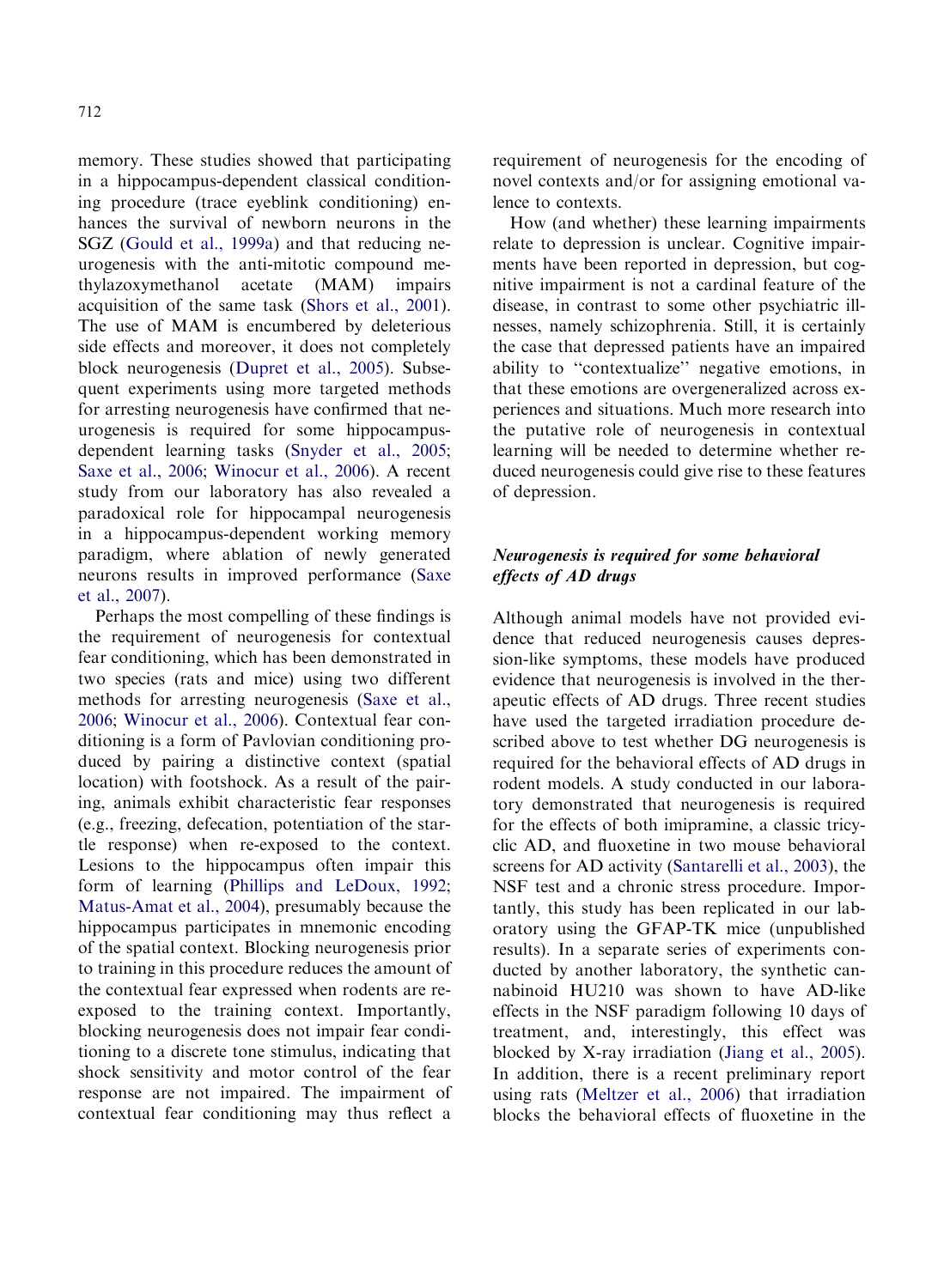forced swim test. Thus, a neurogenic dependence for the behavioral effects of ADs has been revealed for three different drugs in three different AD screens and using two different ways to ablate neurogenesis.

The above work suggests that neurogenesis may be a critical substrate for AD efficacy. However, an important limitation of this work is the reliance on a very limited number of animal models and AD treatments. It is unlikely that the three behavioral assays used in these experiments capture all the clinically relevant features of AD treatments, and consequently it remains possible that some clinically important features of these treatments are neurogenesis-independent. Indeed, two more recent studies from our lab confirm that this caveat is valid.

One study from our laboratory ([Holick et al.,](#page-21-0) [2007\)](#page-21-0) examined the effects of AD drugs on behavior and DG neurogenesis in the Balb-c mouse strain, a strain that exhibits high anxiety in behavioral tests. In this strain, chronic fluoxetine treatment reduced anxiety-like and depressive behavior in the novelty-induced hypophagia and forced-swim paradigms but failed to increase neuronal proliferation. Not surprisingly, the behavioral effects of these drugs are not blocked by irradiation in this strain. A second study found that the anxiolytic effects of environmental enrichment do not require neurogenesis [\(Meshi et al.,](#page-23-0) [2006\)](#page-23-0).

In sum, these studies suggest that AD-like effects can be achieved through at least two different pathways, one that is neurogenesis-dependent and one that is neurogenesis-independent. AD drugs and cannabinoids appear to use a neurogenesis-dependent pathway in some circumstances but not in others; chronic stress may be one factor that governs this dichotomy. Enrichment appears to use a neurogenesis-independent pathway either alone or in combination with the neurogenesisdependent pathway. An important outstanding question not addressed by these experiments is whether the upregulation of neurogenesis is *suffi*cient to produce AD effects. Testing this hypothesis will require new methods for very specifically upregulating aspects of neurogenesis.

## Summary

General insights: is neurogenesis a missing link or is the link still missing?

Research on MDD in the last decade has led to considerable maturation of our understanding of how different neural circuits function in a normal brain and in the context of pathology. Several notable findings have emerged from studies in humans with MDD and preclinical models of MDD. First, the AD response and the pathogenesis of MDD may have different neural substrates. Second, the pathogenic mechanisms may differ from those that underlie the pathophysiology of MDD. Third, any model explaining the etiology of MDD must incorporate genetic vulnerability, stressors, critical periods and multiple neural circuits. In other words, MDD is more likely than not, a result of multiple ''hits'' to the brain (deficits in multiple neural substrates). This last finding underscores the need for more refined preclinical models for depression. In this section, we revisit the neurogenic hypothesis of MDD with attention to the evidence discussed thus far in the context of etiology, pathophysiology and treatment.

## The neurogenic hypothesis and the etiology of MDD

Only recently the neurogenic hypothesis of MDD joined the neurotrophic and network hypotheses as a candidate to explain the neurobiological basis of MDD.

Unlike the neurotrophic and network hypothesis, however, the neurogenic hypothesis implicates only one brain region, the dentate gyrus, as the primary neural substrate for the etiology of MDD and the AD response.

As this review makes clear, the evidence for neurogenesis as an etiological factor in MDD is scarce at best. Pathological analyses of postmortem tissue obtained from patients with MDD have not revealed alterations in the size of the dentate gyrus, decreased number of proliferative cells, or changes in the degree of ongoing apoptosis. The data on apoptosis do not indicate the age of neurons that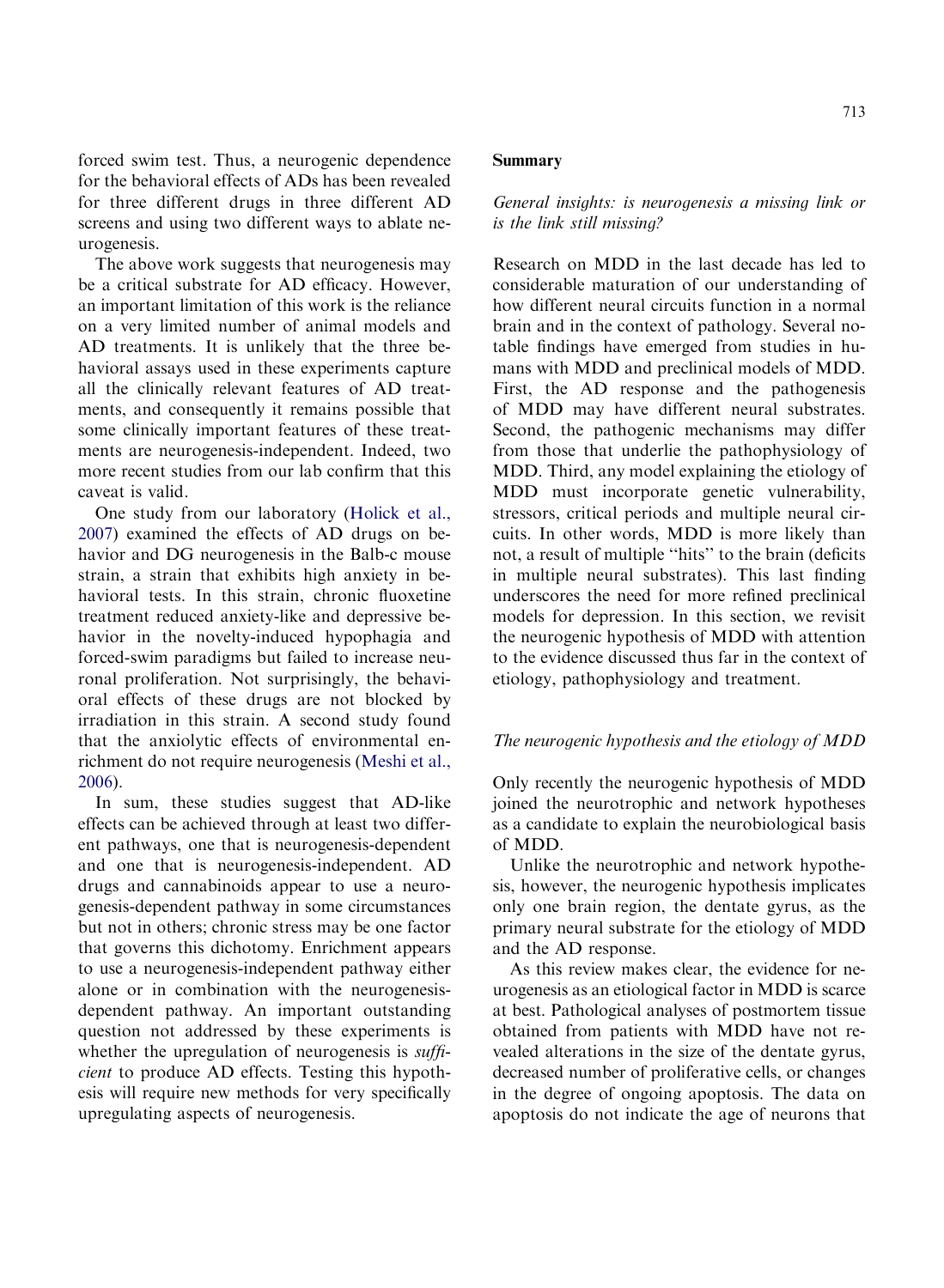

Fig. 2. A model to evaluate the role of neurogenesis as a substrate in the etiology, pathophysiology and treatment of MDD. MDD is likely to arise from the synergistic effects of stress, biological vulnerability conferred by risk alleles and deficits in multiple neural circuits. Whether hippocampal neurogenesis is involved in the etiology of MDD is at present unclear. Altered hippocampal neurogenesis may result as a consequence of pathogenic mechanisms and contribute to the pathophysiology of MDD. The treatment of some, but not all, symptoms of MDD may rely on neurogenesis.

are dying and therefore, preclude an assessment of changes in rates of turnover or survival. As noted earlier in this chapter, more studies on postmortem tissue obtained from non-medicated patients are required to conclusively characterize dentate gyrus neurogenesis in depressed individuals. Nevertheless, these data establish that changes in hippocampal volume are unlikely to result from changes in hippocampal neurogenesis. Preclinical studies have yielded data more directly controverting the role of neurogenesis in the etiology of MDD: ablation of neurogenesis in adult otherwise normal animals does not engender a depression-like phenotype. However, there are some important caveats to these preclinical studies. It is almost certainly the case that MDD involves the simultaneous presence of multiple risk factors or ''hits'' (Fig. 2). If this were the case, ablation of neurogenesis in wild-type adult animals would not be sufficient to elicit a depression-like phenotype. The ablation of neurogenesis might create a diathesis for depression that would only be revealed in the presence of other genetic or environmental insults. Moreover, the timing with respect to when the brain experiences an insult, whether it be genetic or environmental, is also critical. Clearly, more studies are needed that incorporate the effects of stressors and assess the consequences of altering neurogenesis during the early postnatal period in rodents with genetic backgrounds that harbor different risk alleles. These studies will reveal whether changes in neurogenesis lend a diathesis for MDD, and inform us about the complex interplay between multiple neural circuits in

directing the emotional trajectory. Finally, longitudinal neuroimaging studies in humans are needed to reveal how the hippocampal landscape changes with the appearance of the first symptoms of MDD and over time.

# The neurogenic hypothesis and the pathophysiology of MDD

The increasingly appreciated role for neurogenesis in hippocampus-dependent learning as defined by work from several different laboratories using rodents provides evidence that neurogenesis makes a functionally significant contribution to hippocampal circuits. It is thus plausible that the putative reductions in neurogenesis associated with MDD have important psychological implications. These could include cognitive deficits, which are a possible mechanism of the emotional symptoms of the disease [\(Beck, 2005](#page-19-0)). In addition, it is now appreciated that the hippocampus, particularly its ventral (anterior, in humans) extent, has a central role in emotional regulation. The development of higher resolution neuroimaging techniques will enable us to visualize changes in dentate gyrus activity in patients with MDD and during learning. The use of novel genetic approaches to selectively manipulate the maturation of newborn neurons influence their survival, and drive turnover of mature dentate granule cells will undoubtedly enhance our understanding of how neurogenesis contributes to dentate function and to the deficits seen in MDD.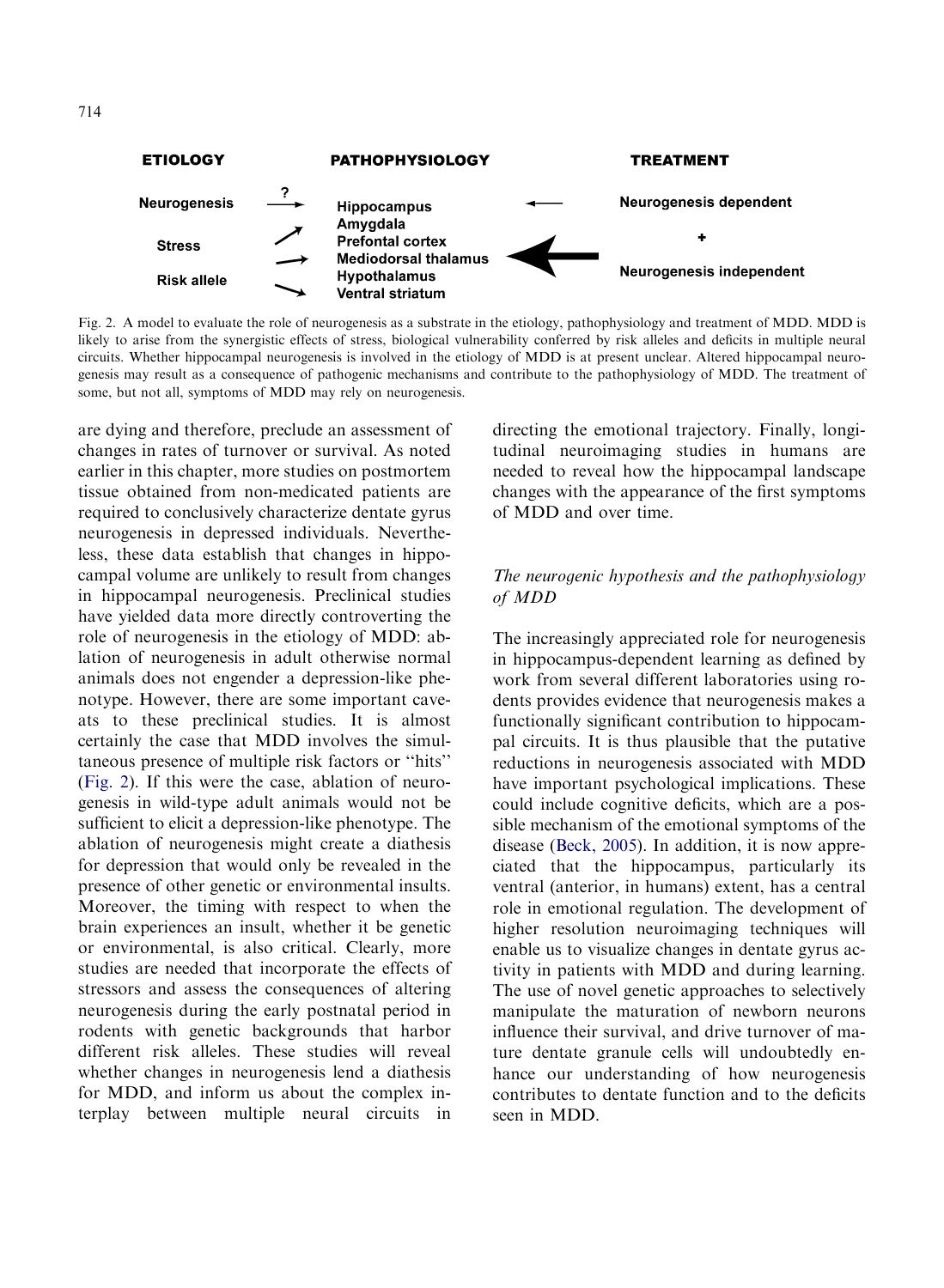# The neurogenic hypothesis and the treatment of MDD

The finding that neurogenesis is one mechanism used by ADs to exert their behavioral effects has now been repeated by several different laboratories using rodents. This is in striking contrast to the absence of data implicating neurogenesis in the pathogenesis of MDD. One interpretation of this apparent paradox (besides the limitations of current preclinical models highlighted in section ''The neurogenic hypothesis and the etiology of MDD'') is that the etiology and treatment of MDD may have different neural substrates. Such a dissociation is suggested by a recent association study that looked at 21 candidate polymorphisms and showed that the genetic basis for the capacity to respond to monoamine-based ADs differed from that of susceptibility to MDD [\(Garriock et al.,](#page-21-0) [2006\)](#page-21-0). An interesting parallel was demonstrated by preclinical studies on BDNF and depression, which showed that increased BDNF signaling in the hippocampus is sufficient to induce AD-like effects, but genetic ablation of BDNF on its own does not elicit a depression-like phenotype [\(Duman and Monteggia, 2006](#page-20-0)). While the data from preclinical studies and ADs are encouraging, more work is needed to solidify the requirement for neurogenesis in mediating the behavioral effects of ADs. Conspicuously absent from the roster of experiments are those that show that increased neurogenesis is sufficient for the behavioral effects of ADs. Experiments along these lines using genetic approaches to specifically increase the number of newly generated neurons are currently underway in our laboratory. Moreover, given the pleiotropic effects of ADs on neurogenesis, it at present unclear whether immature neurons or the adult-generated mature dentate granule cells are required to induce behavioral change. Inducible genetic approaches using promoters specific to these different cell types will allow for cell type specific manipulations to unequivocally identify the cellular substrates and mechanisms underlying the neurogenic-dependent AD response.

In interpreting the data on the neurogenic dependence of ADs, we must remind ourselves of the potentially different ways by which ADs may rely on neurogenesis for their behavioral effects [\(Fig. 1,](#page-3-0) [Drew and Hen, in press](#page-20-0)). It is plausible that the short-term effects of ADs, for example, are mediated by ADs acting on the extant reservoir of adult-generated immature neurons or by accelerating the maturation process of an extant population of adult-generated immature neurons with concomitant replacement/addition to the dentate gyrus. Likewise, the rapid effects of ADs in reversing behavioral changes induced by stress in paradigms such as LH discussed earlier could also be mediated through the extant population of immature neurons or through adult-generated mature dentate granule cells. In this regard, it is worthy to note that inducing BDNF and CREB expression in the DG but not other hippocampal subfields (or other brain regions) is sufficient to elicit an AD response [\(Chen et al., 2001;](#page-20-0) [Shirayama et al., 2002;](#page-24-0) [Duman and Monteggia,](#page-20-0) [2006](#page-20-0)). Thus, the DG is an attractive neural substrate for the AD response and these studies highlight a previously unrecognized function for the dentate gyrus. Given our present understanding of DG function (see chapter by Kesner in this volume), it is unclear how enhancement in processes such as pattern separation and conjunctive encoding contribute to AD-like behavior assessed in these depression paradigms. Whether cognitive behavior therapy, an endorsed line of treatment often used in parallel with AD drugs, increases activity in the DG is yet to be determined.

In conclusion, there is much work to be done on hippocampal neurogenesis to ascertain its role in the brain and still much more to establish a role for it in MDD.

The convergence of insights from preclinical studies and neuroimaging studies and identifi cation of novel genetic risk alleles will undoubtedly help establish whether the neurogenic hypothesis can explain facets of this complex and debilitating psychiatric disorder. At the very least, the neurogenic hypothesis, like any elegant hypothesis, has succeeded in generating the momentum needed to rigorously test its tenets.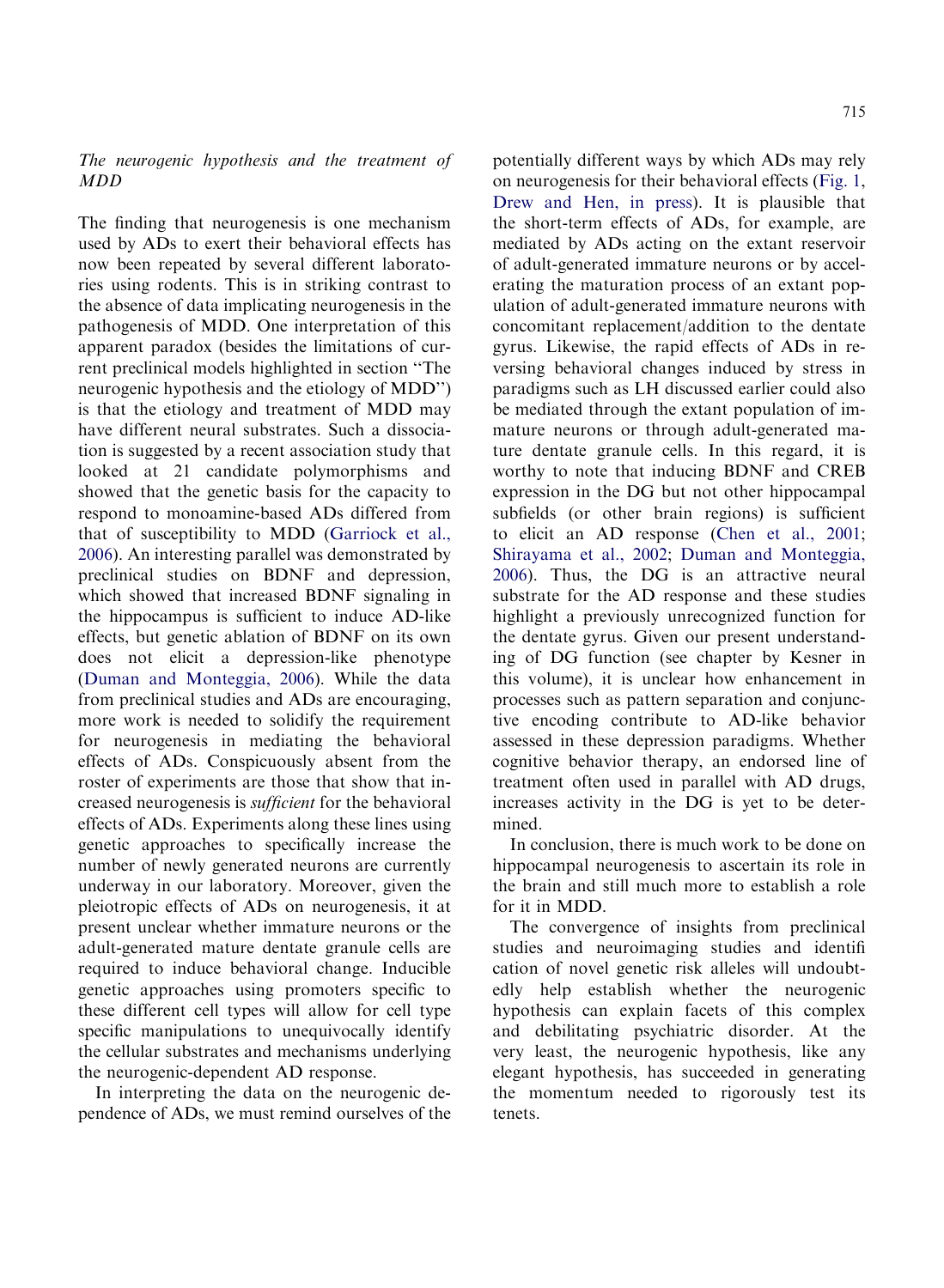### <span id="page-19-0"></span>Acknowledgments

The authors would like to thank members of the Hen laboratory for helpful discussions. Funding support was provided by NARSAD (A.S, M.R.D and R.H) and by Charles H. Revson Foundation Senior Fellowship in Biomedical Science (M.R.D).

#### References

- Aberg, M.A., Aberg, N.D., Hedbacker, H., Oscarsson, J. and Eriksson, P.S. (2000) Peripheral infusion of IGF-I selectively induces neurogenesis in the adult rat hippocampus. J. Neurosci., 20: 2896–2903.
- Alonso, R., Griebel, G., Pavone, G., Stemmelin, J., Le Fur, G. and Soubrie, P. (2004) Blockade of CRF(1) or V(1b) receptors reverses stress-induced suppression of neurogenesis in a mouse model of depression. Mol. Psychiatry, 9: 278–286 224.
- Altman, J. and Das, G.D. (1965) Autoradiographic and histological evidence of postnatal hippocampal neurogenesis in rats. J. Comp. Neurol., 124: 319–335.
- Amrein, I., Slomianka, L. and Lipp, H.P. (2004) Granule cell number, cell death and cell proliferation in the dentate gyrus of wild-living rodents. Eur. J. Neurosci., 20: 3342–3350.
- American Psychiatric Association (2000) Diagnostic and Statistical Manual of Mental Disorders. Fourth Edition—Text Revision (DSMIV-TR).
- Austin, M.P., Mitchell, P. and Goodwin, G.M. (2001) Cognitive deficits in depression: possible implications for functional neuropathology. Br. J. Psychiatry, 178: 200–206.
- Azmitia, E.C. and Segal, M. (1978) An autoradiographic analysis of the differential ascending projections of the dorsal and median raphe nuclei in the rat. J. Comp. Neurol., 179: 641–667.
- Babyak, M., Blumenthal, J.A., Herman, S., Khatri, P., Doraiswamy, M., Moore, K., Craighead, W.E., Baldewicz, T.T. and Krishnan, K.R. (2000) Exercise treatment for major depression: maintenance of therapeutic benefit at 10 months. Psychosom. Med., 62: 633–638.
- Banasr, M., Hery, M., Printemps, R. and Daszuta, A. (2004) Serotonin-induced increases in adult cell proliferation and neurogenesis are mediated through different and common 5- HT receptor subtypes in the dentate gyrus and the subventricular zone. Neuropsychopharmacology, 29: 450–460.
- Bannerman, D.M., Grubb, M., Deacon, R.M., Yee, B.K., Feldon, J. and Rawlins, J.N. (2003) Ventral hippocampal lesions affect anxiety but not spatial learning. Behav. Brain Res., 139: 197–213.
- Bayer, S.A., Yackel, J.W. and Puri, P.S. (1982) Neurons in the rat dentate gyrus granular layer substantially increase during juvenile and adult life. Science, 216: 890–892.
- Beck, A.T. (2005) The current state of cognitive therapy: a 40-year retrospective. Arch. Gen. Psychiatry, 62: 953–959.
- Becker, S. (2005) A computational principle for hippocampal learning and neurogenesis. Hippocampus, 15: 722–738.
- Bodnoff, S.R., Suranyi-Cadotte, B., Quirion, R. and Meaney, M.J. (1989) A comparison of the effects of diazepam versus several typical and atypical anti-depressant drugs in an animal model of anxiety. Psychopharmacology (Berl.), 97: 277–279.
- Bratt, A.M., Kelley, S.P., Knowles, J.P., Barrett, J., Davis, K., Davis, M. and Mittleman, G. (2001) Long term modulation of the HPA axis by the hippocampus. Behavioral, biochemical and immunological endpoints in rats exposed to chronic mild stress. Psychoneuroendocrinology, 26: 121–145.
- Bremner, J.D., Narayan, M., Anderson, E.R., Staib, L.H., Miller, H.L. and Charney, D.S. (2000) Hippocampal volume reduction in major depression. Am. J. Psychiatry, 157: 115–118.
- Brezun, J.M. and Daszuta, A. (1999) Depletion in serotonin decreases neurogenesis in the dentate gyrus and the subventricular zone of adult rats. Neuroscience, 89: 999–1002.
- Brezun, J.M. and Daszuta, A. (2000) Serotonin may stimulate granule cell proliferation in the adult hippocampus, as observed in rats grafted with foetal raphe neurons. Eur. J. Neurosci., 12: 391–396.
- Bunney Jr., W.E. and Davis, J.M. (1965) Norepinephrine in depressive reactions. A review. Arch. Gen. Psychiatry, 13: 483–494.
- Cameron, H.A. and Gould, E. (1994) Adult neurogenesis is regulated by adrenal steroids in the dentate gyrus. Neuroscience, 61: 203–209.
- Cameron, H.A. and McKay, R.D. (1999) Restoring production of hippocampal neurons in old age. Nat. Neurosci., 2: 894–897.
- Cameron, H.A. and McKay, R.D. (2001) Adult neurogenesis produces a large pool of new granule cells in the dentate gyrus. J. Comp. Neurol., 435: 406–417.
- Cameron, H.A., Woolley, C.S. and Gould, E. (1993) Adrenal steroid receptor immunoreactivity in cells born in the adult rat dentate gyrus. Brain Res., 611: 342–346.
- Campbell, S., Marriott, M., Nahmias, C. and Macqueen, G.M. (2004) Lower hippocampal volume in patients suffering from depression: a meta-analysis. Am. J. Psychiatry, 161: 598–607.
- Carlezon Jr., W.A., Duman, R.S. and Nestler, E.J. (2005) The many faces of CREB. Trends Neurosci., 28: 436–445.
- Carroll, B.J., Martin, F.I. and Davies, B. (1968a) Pituitaryadrenal function in depression. Lancet, 1: 1373–1374.
- Carroll, B.J., Martin, F.I. and Davies, B. (1968b) Resistance to suppression by dexamethasone of plasma 11-O. H.C.S. levels in severe depressive illness. Br. Med. J., 3: 285–287.
- Caspi, A. and Moffitt, T.E. (2006) Gene-environment interactions in psychiatry: joining forces with neuroscience. Nat. Rev. Neurosci., 7: 583–590.
- Caspi, A., Sugden, K., Moffitt, T.E., Taylor, A., Craig, I.W., Harrington, H., Mcclay, J., Mill, J., Martin, J., Braithwaite, A. and Poulton, R. (2003) Influence of life stress on depression: moderation by a polymorphism in the 5-HTT gene. Science, 301: 386–389.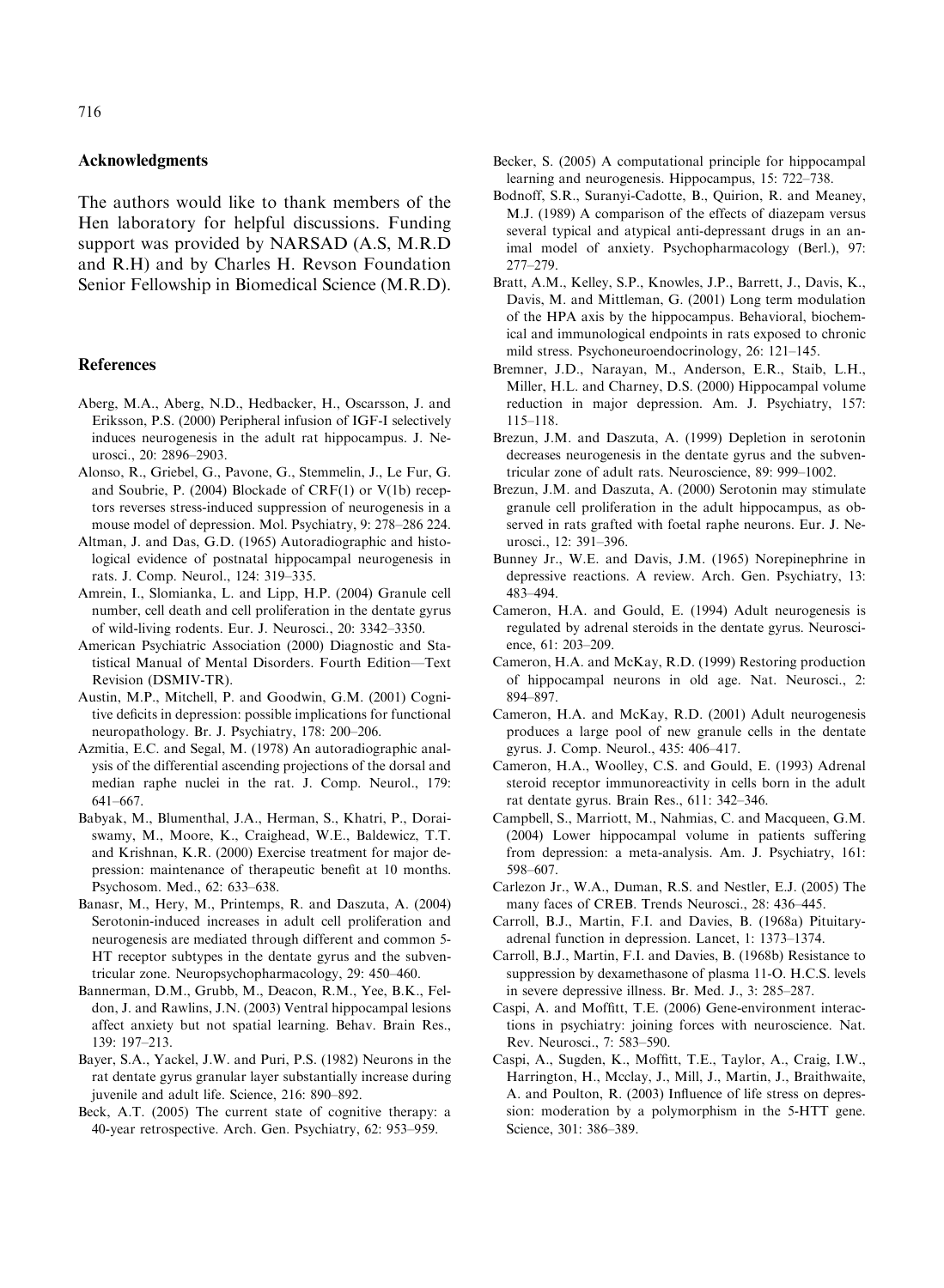- <span id="page-20-0"></span>Castren, E. (2005) Is mood chemistry? Nat. Rev. Neurosci., 6: 241–246.
- Chambers, R.A., Potenza, M.N., Hoffman, R.E. and Miranker, W. (2004) Simulated apoptosis/neurogenesis regulates learning and memory capabilities of adaptive neural networks. Neuropsychopharmacology, 29: 747–758.
- Chapman, D.P., Whitfield, C.L., Felitti, V.J., Dube, S.R., Edwards, V.J. and Anda, R.F. (2004) Adverse childhood experiences and the risk of depressive disorders in adulthood. J. Affect. Disord., 82: 217–225.
- Chen, A.C., Shirayama, Y., Shin, K.H., Neve, R.L. and Duman, R.S. (2001) Expression of the cAMP response element binding protein (CREB) in hippocampus produces an antidepressant effect. Biol. Psychiatry, 49: 753–762.
- Chen, G., Rajkowska, G., Du, F., Seraji-Bozorgzad, N. and Manji, H.K. (2000) Enhancement of hippocampal neurogenesis by lithium. J. Neurochem., 75: 1729–1734.
- Chourbaji, S., Zacher, C., Sanchis-Segura, C., Dormann, C., Vollmayr, B. and Gass, P. (2005) Learned helplessness: validity and reliability of depressive-like states in mice. Brain Res. Brain Res. Protoc., 16: 70–78.
- Cryan, J.F., Markou, A. and Lucki, I. (2002) Assessing antidepressant activity in rodents: recent developments and future needs. Trends Pharmacol. Sci., 23: 238–245.
- Czeh, B., Michaelis, T., Watanabe, T., Frahm, J., de Biurrun, G., van Kampen, M., Bartolomucci, A. and Fuchs, E. (2001) Stress-induced changes in cerebral metabolites, hippocampal volume, and cell proliferation are prevented by antidepressant treatment with tianeptine. Proc. Natl. Acad. Sci. U.S.A., 98: 12796–12801.
- Czeh, B., Welt, T., Fischer, A.K., Erhardt, A., Schmitt, W., Muller, M.B., Toschi, N., Fuchs, E. and Keck, M.E. (2002) Chronic psychosocial stress and concomitant repetitive transcranial magnetic stimulation: effects on stress hormone levels and adult hippocampal neurogenesis. Biol. Psychiatry, 52: 1057–1065.
- Drevets, W.C., Bogers, W. and Raichle, M.E. (2002) Functional anatomical correlates of antidepressant drug treatment assessed using PET measures of regional glucose metabolism. Eur. Neuropsychopharmacol., 12: 527–544.
- Drew, M.R. and Hen, R. (in press) Adult hippocampal neurogenesis as a target for the treatment of depression. CNS Neurol. Disord. Drug Targets.
- Dulawa, S.C., Holick, K.A., Gundersen, B. and Hen, R. (2004) Effects of chronic fluoxetine in animal models of anxiety and depression. Neuropsychopharmacology, 29: 1321–1330.
- Duman, R.S. (2002) Structural alterations in depression: cellular mechanisms underlying pathology and treatment of mood disorders. CNS Spectrosc., 7: 140–142 144–147.
- Duman, R.S. (2004) Depression: a case of neuronal life and death? Biol. Psychiatry, 56: 140–145.
- Duman, R.S., Heninger, G.R. and Nestler, E.J. (1997) A molecular and cellular theory of depression. Arch. Gen. Psychiatry, 54: 597–606.
- Duman, R.S., Malberg, J., Nakagawa, S. and D'sa, C. (2000) Neuronal plasticity and survival in mood disorders. Biol. Psychiatry, 48: 732–739.
- Duman, R.S. and Monteggia, L.M. (2006) A neurotrophic model for stress-related mood disorders. Biol. Psychiatry, 59: 1116–1127.
- Dunn, J.D. and Orr, S.E. (1984) Differential plasma corticosterone responses to hippocampal stimulation. Exp. Brain Res., 54: 1–6.
- Dupret, D., Montaron, M.F., Drapeau, E., Aurousseau, C., Le Moal, M., Piazza, P.V. and Abrous, D.N. (2005) Methylazoxymethanol acetate does not fully block cell genesis in the young and aged dentate gyrus. Eur. J. Neurosci., 22: 778–783.
- Eisch, A.J. (2002) Adult neurogenesis: implications for psychiatry. Prog. Brain Res., 138: 315–342.
- Encinas, J.M., Vaahtokari, A. and Enikolopov, G. (2006) Fluoxetine targets early progenitor cells in the adult brain. Proc. Natl. Acad. Sci. U.S.A., 103: 8233–8238.
- Eriksson, P.S., Perfilieva, E., Bjork-Eriksson, T., Alborn, A.M., Nordborg, C., Peterson, D.A. and Gage, F.H. (1998) Neurogenesis in the adult human hippocampus. Nat. Med., 4: 1313–1317.
- Esposito, M.S., Piatti, V.C., Laplagne, D.A., Morgenstern, N.A., Ferrari, C.C., Pitossi, F.J. and Schinder, A.F. (2005) Neuronal differentiation in the adult hippocampus recapitulates embryonic development. J. Neurosci., 25: 10074–10086.
- Faber, K.M. and Haring, J.H. (1999) Synaptogenesis in the postnatal rat fascia dentata is influenced by 5-HT1a receptor activation. Brain Res. Dev. Brain Res., 114: 245–252.
- Feldman, S. and Weidenfeld, J. (1993) The dorsal hippocampus modifies the negative feedback effect of glucocorticoids on the adrenocortical and median eminence CRF-41 responses to photic stimulation. Brain Res., 614: 227–232.
- Feldman, S. and Weidenfeld, J. (1999) Glucocorticoid receptor antagonists in the hippocampus modify the negative feedback following neural stimuli. Brain Res., 821: 33–37.
- Felitti, V.J., Anda, R.F., Nordenberg, D., Williamson, D.F., Spitz, A.M., Edwards, V., Koss, M.P. and Marks, J.S. (1998) Relationship of childhood abuse and household dysfunction to many of the leading causes of death in adults. The Adverse Childhood Experiences (ACE) Study. Am. J. Prev. Med., 14: 245–258.
- Filippov, V., Kronenberg, G., Pivneva, T., Reuter, K., Steiner, B., Wang, L.P., Yamaguchi, M., Kettenmann, H. and Kempermann, G. (2003) Subpopulation of nestin-expressing progenitor cells in the adult murine hippocampus shows electrophysiological and morphological characteristics of astrocytes. Mol. Cell Neurosci., 23: 373–382.
- van der Flier, W.M., van Buchem, M.A., Weverling-Rijnsburger, A.W., Mutsaers, E.R., Bollen, E.L., Admiraal-Behloul, F., Westendorp, R.G. and Middelkoop, H.A. (2004) Memory complaints in patients with normal cognition are associated with smaller hippocampal volumes. J. Neurol., 251: 671–675.
- Fossati, P., Coyette, F., Ergis, A.M. and Allilaire, J.F. (2002) Influence of age and executive functioning on verbal memory of inpatients with depression. J. Affect. Disord., 68: 261–271.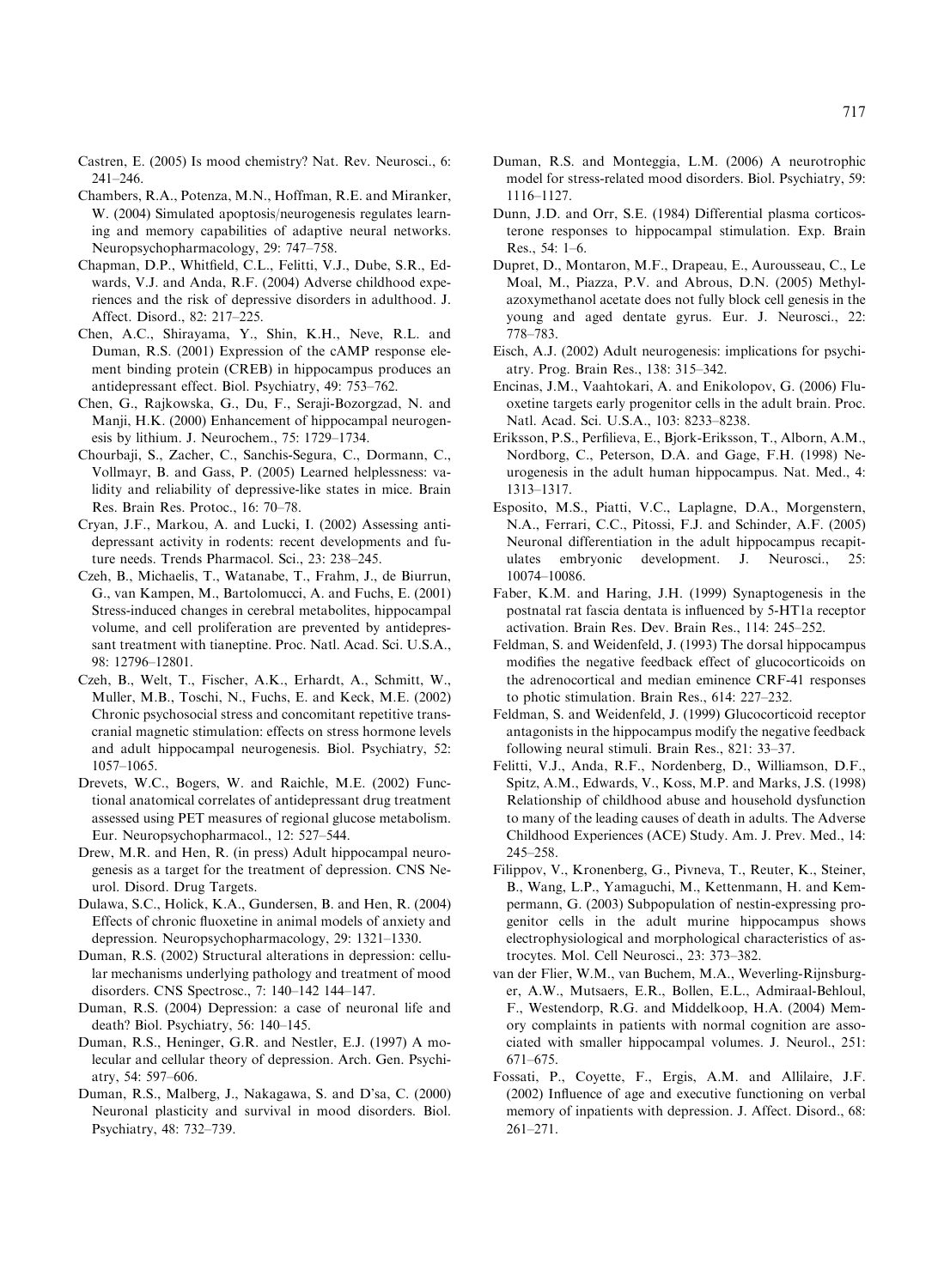- <span id="page-21-0"></span>Freund, T.F., Gulyas, A.I., Acsady, L., Gorcs, T. and Toth, K. (1990) Serotonergic control of the hippocampus via local inhibitory interneurons. Proc. Natl. Acad. Sci. U.S.A., 87: 8501–8505.
- Garcia, A., Steiner, B., Kronenberg, G., Bick-Sander, A. and Kempermann, G. (2004a) Age-dependent expression of glucocorticoid- and mineralocorticoid receptors on neural precursor cell populations in the adult murine hippocampus. Aging Cell, 3: 363–371.
- Garcia, A.D., Doan, N.B., Imura, T., Bush, T.G. and Sofroniew, M.V. (2004b) GFAP-expressing progenitors are the principal source of constitutive neurogenesis in adult mouse forebrain. Nat. Neurosci., 7: 1233–1241.
- Garriock, H.A., Delgado, P., Kling, M.A., Carpenter, L.L., Burke, M., Burke, W.J., Schwartz, T., Marangell, L.B., Husain, M., Erickson, R.P. and Moreno, F.A. (2006) Number of risk genotypes is a risk factor for major depressive disorder: a case control study. Behav. Brain Funct., 2: 24.
- Gilbertson, M.W., Shenton, M.E., Ciszewski, A., Kasai, K., Lasko, N.B., Orr, S.P. and Pitman, R.K. (2002) Smaller hippocampal volume predicts pathologic vulnerability to psychological trauma. Nat. Neurosci., 5: 1242–1247.
- Gold, P.W. and Chrousos, G.P. (2002) Organization of the stress system and its dysregulation in melancholic and atypical depression: high vs. low CRH/NE states. Mol. Psychiatry, 7: 254–275.
- Gould, E., Beylin, A., Tanapat, P., Reeves, A. and Shors, T.J. (1999a) Learning enhances adult neurogenesis in the hippocampal formation. Nat. Neurosci., 2: 260–265.
- Gould, E., Reeves, A.J., Fallah, M., Tanapat, P., Gross, C.G. and Fuchs, E. (1999b) Hippocampal neurogenesis in adult Old World primates. Proc. Natl. Acad. Sci. U.S.A., 96: 5263–5267.
- Goursaud, A.P., Mendoza, S.P. and Capitanio, J.P. (2006) Do neonatal bilateral ibotenic acid lesions of the hippocampal formation or of the amygdala impair HPA axis responsiveness and regulation in infant rhesus macaques (Macaca mulatta)? Brain Res., 1071: 97–104.
- von Gunten, A., Fox, N.C., Cipolotti, L. and Ron, M.A. (2000) A volumetric study of hippocampus and amygdala in depressed patients with subjective memory problems. J. Neuropsychiatry Clin. Neurosci., 12: 493–498.
- von Gunten, A. and Ron, M.A. (2004) Hippocampal volume and subjective memory impairment in depressed patients. Eur. Psychiatry, 19: 438–440.
- Haydon, P.G. and Carmignoto, G. (2006) Astrocyte control of synaptic transmission and neurovascular coupling. Physiol. Rev., 86: 1009–1031.
- Hellsten, J., Wennstrom, M., Mohapel, P., Ekdahl, C.T., Bengzon, J. and Tingstrom, A. (2002) Electroconvulsive seizures increase hippocampal neurogenesis after chronic corticosterone treatment. Eur. J. Neurosci., 16: 283–290.
- Herman, J.P., Cullinan, W.E., Morano, M.I., Akil, H. and Watson, S.J. (1995) Contribution of the ventral subiculum to inhibitory regulation of the hypothalamo-pituitary-adrenocortical axis. J. Neuroendocrinol., 7: 475–482.
- Herman, J.P., Cullinan, W.E., Young, E.A., Akil, H. and Watson, S.J. (1992) Selective forebrain fiber tract lesions implicate ventral hippocampal structures in tonic regulation of paraventricular nucleus corticotropin-releasing hormone (CRH) and arginine vasopressin (AVP) mRNA expression. Brain Res., 592: 228–238.
- Holick, K.A., Lee, D.C., Hen, R. and Dulawa, S.C. (2007) Behavioral effects of chronic fluoxetine in BALB/cJ mice do not require adult hippocampal neurogenesis or the serotonin 1A receptor. Neuropsychopharmacology.
- Holsboer, F. and Barden, N. (1996) Antidepressants and hypothalamic-pituitary-adrenocortical regulation. Endocr. Rev., 17: 187–205.
- Holsboer, F., Liebl, R. and Hofschuster, E. (1982) Repeated dexamethasone suppression test during depressive illness. Normalisation of test result compared with clinical improvement. J. Affect. Disord., 4: 93–101.
- Huot, R.L., Plotsky, P.M., Lenox, R.H. and Mcnamara, R.K. (2002) Neonatal maternal separation reduces hippocampal mossy fiber density in adult Long Evans rats. Brain Res., 950: 52–63.
- Huot, R.L., Thrivikraman, K.V., Meaney, M.J. and Plotsky, P.M. (2001) Development of adult ethanol preference and anxiety as a consequence of neonatal maternal separation in Long Evans rats and reversal with antidepressant treatment. Psychopharmacology (Berl.), 158: 366–373.
- Islam, A., Ayer-Lelievre, C., Heigenskold, C., Bogdanovic, N., Winblad, B. and Adem, A. (1998) Changes in IGF-1 receptors in the hippocampus of adult rats after long-term adrenalectomy: receptor autoradiography and in situ hybridization histochemistry. Brain Res., 797: 342–346.
- Jacobs, B.L., Praag, H. and Gage, F.H. (2000) Adult brain neurogenesis and psychiatry: a novel theory of depression. Mol. Psychiatry, 5: 262–269.
- Jayatissa, M.N., Bisgaard, C., Tingstrom, A., Papp, M. and Wiborg, O. (2006) Hippocampal cytogenesis correlates to escitalopram-mediated recovery in a chronic mild stress rat model of depression. Neuropsychopharmacology, 31: 2395–2404.
- Jiang, W., Zhang, Y., Xiao, L., van Cleemput, J., Ji, S.P., Bai, G. and Zhang, X. (2005) Cannabinoids promote embryonic and adult hippocampus neurogenesis and produce anxiolyticand antidepressant-like effects. J. Clin. Invest., 115: 3104–3116.
- Joels, M. and van Riel, E. (2004) Mineralocorticoid and glucocorticoid receptor-mediated effects on serotonergic transmission in health and disease. Ann. N.Y. Acad. Sci., 1032: 301–303.
- Kempermann, G., Kuhn, H.G. and Gage, F.H. (1997) More hippocampal neurons in adult mice living in an enriched environment. Nature, 386: 493–495.
- Kempermann, G., Kuhn, H.G. and Gage, F.H. (1998) Experience-induced neurogenesis in the senescent dentate gyrus. J. Neurosci., 18: 3206–3212.
- Kendler, K.S., Kuhn, J.W., Vittum, J., Prescott, C.A. and Riley, B. (2005) The interaction of stressful life events and a serotonin transporter polymorphism in the prediction of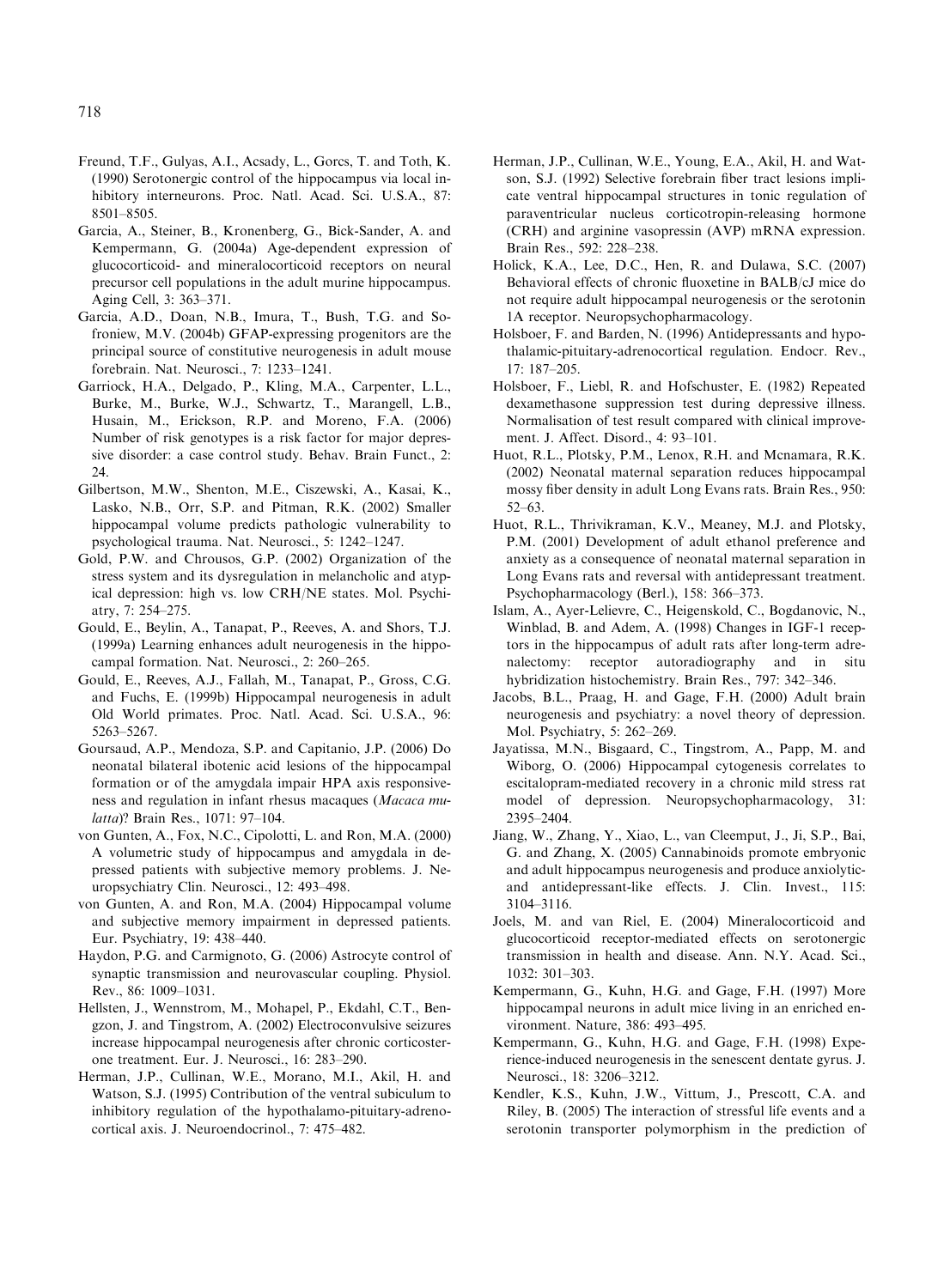<span id="page-22-0"></span>episodes of major depression: a replication. Arch. Gen. Psychiatry, 62: 529–535.

- Kendler, K.S., Thornton, L.M. and Gardner, C.O. (2001) Genetic risk, number of previous depressive episodes, and stressful life events in predicting onset of major depression. Am. J. Psychiatry, 158: 582–586.
- Kennedy, S.H., Evans, K.R., Kruger, S., Mayberg, H.S., Meyer, J.H., Mccann, S., Arifuzzman, A.I., Houle, S. and Vaccarino, F.J. (2001) Changes in regional brain glucose metabolism measured with positron emission tomography after paroxetine treatment of major depression. Am. J. Psychiatry, 158: 899–905.
- Kimbrell, T.A., Ketter, T.A., George, M.S., Little, J.T., Benson, B.E., Willis, M.W., Herscovitch, P. and Post, R.M. (2002) Regional cerebral glucose utilization in patients with a range of severities of unipolar depression. Biol. Psychiatry, 51: 237–252.
- Knigge, K.M. (1961) Adrenocortical response to stress in rats with lesions in hippocampus and amygdala. Proc. Soc. Exp. Biol. Med., 108: 18–21.
- Kohler, S.J., Jennings, V., Boklewski, J.L., Degrush, B.J., Williams, N.I., Rockcastle, N.J., Cameron, J.L. and Greenough, W.T. (2006) Maturation of new granule cells in the dentate gyrus of adult macaque monkeys. Soc. Neurosci. Abstr.
- Kondoh, M., Shiga, T. and Okado, N. (2004) Regulation of dendrite formation of Purkinje cells by serotonin through serotonin1A and serotonin2A receptors in culture. Neurosci. Res., 48: 101–109.
- Kornack, D.R. and Rakic, P. (1999) Continuation of neurogenesis in the hippocampus of the adult macaque monkey. Proc. Natl. Acad. Sci. U.S.A., 96: 5768–5773.
- Kuhn, H.G., Dickinson-Anson, H. and Gage, F.H. (1996) Neurogenesis in the dentate gyrus of the adult rat: age-related decrease of neuronal progenitor proliferation. J. Neurosci., 16: 2027–2033.
- Kuhn, H.G., Winkler, J., Kempermann, G., Thal, L.J. and Gage, F.H. (1997) Epidermal growth factor and fibroblast growth factor-2 have different effects on neural progenitors in the adult rat brain. J. Neurosci., 17: 5820–5829.
- Kvachnina, E., Liu, G., Dityatev, A., Renner, U., Dumuis, A., Richter, D.W., Dityateva, G., Schachner, M., Voyno-Yasenetskaya, T.A. and Ponimaskin, E.G. (2005) 5-HT7 receptor is coupled to G alpha subunits of heterotrimeric G12-protein to regulate gene transcription and neuronal morphology. J. Neurosci., 25: 7821–7830.
- Laplagne, D.A., Esposito, M.S., Piatti, V.C., Morgenstern, N.A., Zhao, C., van Praag, H., Gage, F.H. and Schinder, A.F. (2006) Functional convergence of neurons generated in the developing and adult hippocampus. PLoS Biol., 4: e409.
- Lauder, J.M. and Krebs, H. (1978) Serotonin as a differentiation signal in early neurogenesis. Dev. Neurosci., 1: 15–30.
- Leonardo, E.D. and Hen, R. (2006) Genetics of affective and anxiety disorders. Annu. Rev. Psychol., 57: 117–137.
- Levinson, D.F. (2006) The genetics of depression: a review. Biol. Psychiatry, 60: 84–92.
- Liu, S., Wang, J., Zhu, D., Fu, Y., Lukowiak, K. and Lu, Y.M. (2003) Generation of functional inhibitory neurons in the adult rat hippocampus. J. Neurosci., 23: 732–736.
- Loo, C.K. and Mitchell, P.B. (2005) A review of the efficacy of transcranial magnetic stimulation (TMS) treatment for depression, and current and future strategies to optimize efficacy. J. Affect. Disord., 88: 255–267.
- Lovic, V., Gonzalez, A. and Fleming, A.S. (2001) Maternally separated rats show deficits in maternal care in adulthood. Dev. Psychobiol., 39: 19–33.
- Lucassen, P.J., Muller, M.B., Holsboer, F., Bauer, J., Holtrop, A., Wouda, J., Hoogendijk, W.J., De Kloet, E.R. and Swaab, D.F. (2001) Hippocampal apoptosis in major depression is a minor event and absent from subareas at risk for glucocorticoid overexposure. Am. J. Pathol., 158: 453–468.
- Ma, D.K., Ming, G.L. and Song, H. (2005) Glial influences on neural stem cell development: cellular niches for adult neurogenesis. Curr. Opin. Neurobiol., 15: 514–520.
- Macqueen, G.M., Campbell, S., Mcewen, B.S., Macdonald, K., Amano, S., Joffe, R.T., Nahmias, C. and Young, L.T. (2003) Course of illness, hippocampal function, and hippocampal volume in major depression. Proc. Natl. Acad. Sci. U.S.A., 100: 1387–1392.
- Madsen, T.M., Treschow, A., Bengzon, J., Bolwig, T.G., Lindvall, O. and Tingstrom, A. (2000) Increased neurogenesis in a model of electroconvulsive therapy. Biol. Psychiatry, 47: 1043–1049.
- Malberg, J.E. and Duman, R.S. (2003) Cell proliferation in adult hippocampus is decreased by inescapable stress: reversal by fluoxetine treatment. Neuropsychopharmacology, 28: 1562–1571.
- Malberg, J.E., Eisch, A.J., Nestler, E.J. and Duman, R.S. (2000) Chronic antidepressant treatment increases neurogenesis in adult rat hippocampus. J. Neurosci., 20: 9104–9110.
- Malberg, J.E. and Schechter, L.E. (2005) Increasing hippocampal neurogenesis: a novel mechanism for antidepressant drugs. Curr. Pharm. Des., 11: 145–155.
- Manev, H., Uz, T., Smalheiser, N.R. and Manev, R. (2001) Antidepressants alter cell proliferation in the adult brain in vivo and in neural cultures in vitro. Eur. J. Pharmacol., 411: 67–70.
- Matus-Amat, P., Higgins, E.A., Barrientos, R.M. and Rudy, J.W. (2004) The role of the dorsal hippocampus in the acquisition and retrieval of context memory representations. J. Neurosci., 24: 2431–2439.
- Mayberg, H.S., Brannan, S.K., Tekell, J.L., Silva, J.A., Mahurin, R.K., Mcginnis, S. and Jerabek, P.A. (2000) Regional metabolic effects of fluoxetine in major depression: serial changes and relationship to clinical response. Biol. Psychiatry, 48: 830–843.
- Mcewen, B.S. (2005) Glucocorticoids, depression, and mood disorders: structural remodeling in the brain. Metabolism, 54: 20–23.
- Meltzer, L.A., Roy, M., Parente, V. and Deisseroth, K. (2006) Hippocampal neurogenesis is required for lasting antidepressant effects of fluoxetine. Soc. Neurosci. Abstr.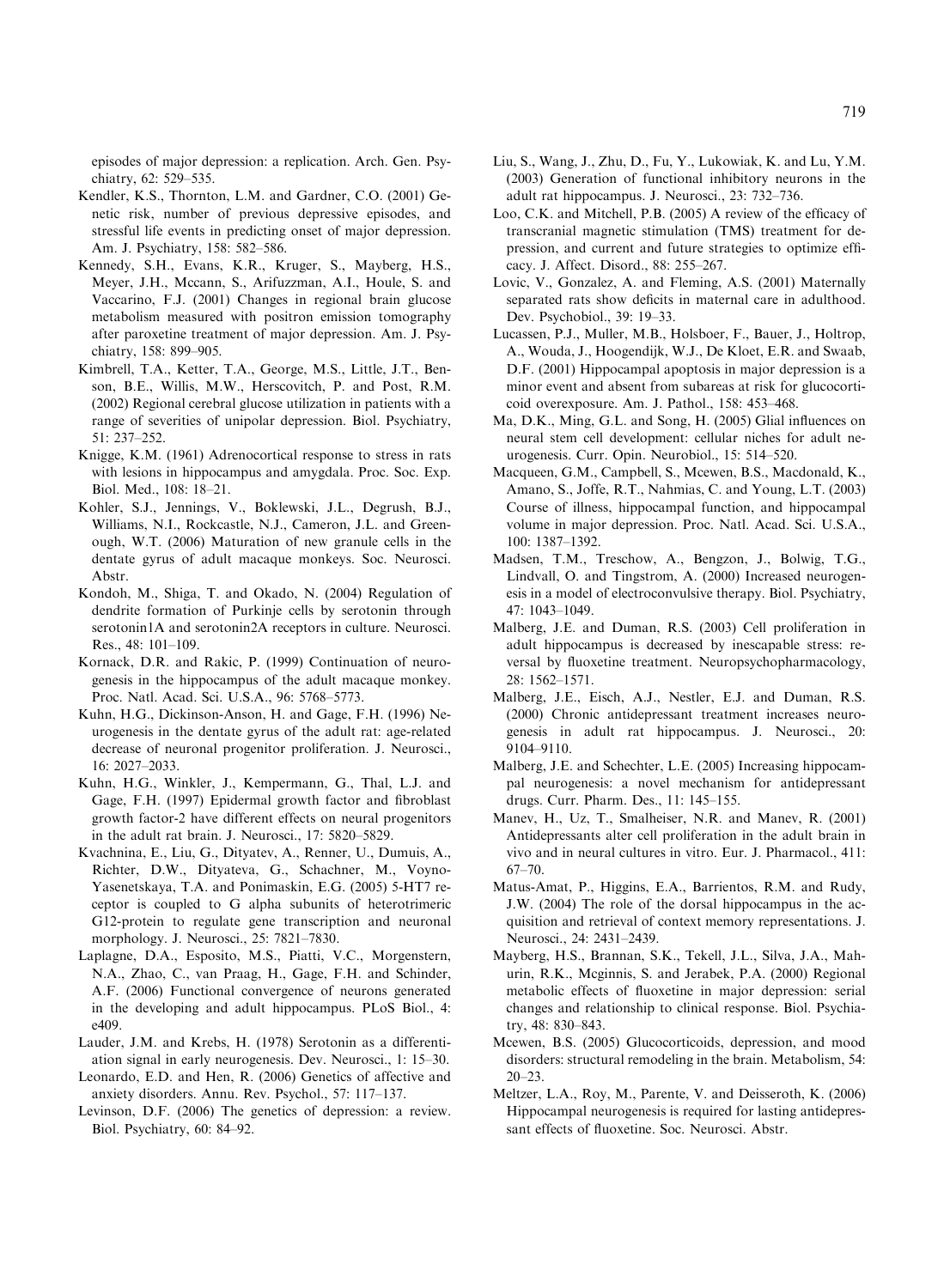- <span id="page-23-0"></span>Meltzer, L.A., Yabaluri, R. and Deisseroth, K. (2005) A role for circuit homeostasis in adult neurogenesis. Trends Neurosci., 28: 653–660.
- Meshi, D., Drew, M.R., Saxe, M., Ansorge, M.S., David, D., Santarelli, L., Malapani, C., Moore, H. and Hen, R. (2006) Hippocampal neurogenesis is not required for behavioral effects of environmental enrichment. Nat. Neurosci., 9: 729–731.
- Mineur, Y.S., Belzung, C. and Crusio, W.E. (2006) Effects of unpredictable chronic mild stress on anxiety and depressionlike behavior in mice. Behav. Brain Res., 175: 43–50.
- Mineur, Y.S., Prasol, D.J., Belzung, C. and Crusio, W.E. (2003) Agonistic behavior and unpredictable chronic mild stress in mice. Behav. Genet., 33: 513–519.
- Mirescu, C., Peters, J.D. and Gould, E. (2004) Early life experience alters response of adult neurogenesis to stress. Nat. Neurosci., 7: 841–846.
- Monje, M.L., Mizumatsu, S., Fike, J.R. and Palmer, T.D. (2002) Irradiation induces neural precursor-cell dysfunction. Nat. Med., 8: 955–962.
- Monje, M.L., Toda, H. and Palmer, T.D. (2003) Inflammatory blockade restores adult hippocampal neurogenesis. Science, 302: 1760–1765.
- Moser, M.B. and Moser, E.I. (1998) Functional differentiation in the hippocampus. Hippocampus, 8: 608–619.
- Motl, R.W., Birnbaum, A.S., Kubik, M.Y. and Dishman, R.K. (2004) Naturally occurring changes in physical activity are inversely related to depressive symptoms during early adolescence. Psychosom. Med., 66: 336–342.
- Muller, M.B., Lucassen, P.J., Yassouridis, A., Hoogendijk, W.J., Holsboer, F. and Swaab, D.F. (2001) Neither major depression nor glucocorticoid treatment affects the cellular integrity of the human hippocampus. Eur. J. Neurosci., 14: 1603–1612.
- Murray, C.J. and Lopez, A.D. (1996) Evidence-based health policy — lessons from the Global Burden of Disease Study. Science, 274: 740–743.
- Nakagawa, S., Kim, J.E., Lee, R., Chen, J., Fujioka, T., Malberg, J., Tsuji, S. and Duman, R.S. (2002a) Localization of phosphorylated cAMP response element-binding protein in immature neurons of adult hippocampus. J. Neurosci., 22: 9868–9876.
- Nakagawa, S., Kim, J.E., Lee, R., Malberg, J.E., Chen, J., Steffen, C., Zhang, Y.J., Nestler, E.J. and Duman, R.S. (2002b) Regulation of neurogenesis in adult mouse hippocampus by cAMP and the cAMP response element-binding protein. J. Neurosci., 22: 3673–3682.
- Nestler, E.J., Barrot, M., Dileone, R.J., Eisch, A.J., Gold, S.J. and Monteggia, L.M. (2002) Neurobiology of depression. Neuron, 34: 13–25.
- Neumeister, A., Wood, S., Bonne, O., Nugent, A.C., Luckenbaugh, D.A., Young, T., Bain, E.E., Charney, D.S. and Drevets, W.C. (2005) Reduced hippocampal volume in unmedicated, remitted patients with major depression versus control subjects. Biol. Psychiatry, 57: 935–937.
- Nottebohm, F. (2002) Neuronal replacement in adult brain. Brain Res. Bull., 57: 737–749.
- Oleskevich, S., Descarries, L., Watkins, K.C., Seguela, P. and Daszuta, A. (1991) Ultrastructural features of the serotonin innervation in adult rat hippocampus: an immunocytochemical description in single and serial thin sections. Neuroscience, 42: 777–791.
- Overmier, J.B. and Seligman, M.E. (1967) Effects of inescapable shock upon subsequent escape and avoidance responding. J. Comp. Physiol. Psychol., 63: 28–33.
- Overstreet-Wadiche, L.S. and Westbrook, G.L. (2006) Functional maturation of adult-generated granule cells. Hippocampus, 16: 208–215.
- Patel, T.D. and Zhou, F.C. (2005) Ontogeny of 5-HT1A receptor expression in the developing hippocampus. Brain Res. Dev Brain Res., 157: 42–57.
- Phillips, R.G. and LeDoux, J.E. (1992) Differential contribution of amygdala and hippocampus to cued and contextual fear conditioning. Behav. Neurosci., 106: 274–285.
- van Praag, H., Kempermann, G. and Gage, F.H. (1999) Running increases cell proliferation and neurogenesis in the adult mouse dentate gyrus. Nat. Neurosci., 2: 266–270.
- Radley, J.J. and Jacobs, B.L. (2002) 5-HT1A receptor antagonist administration decreases cell proliferation in the dentate gyrus. Brain Res., 955: 264–267.
- Ramirez-Amaya, V., Marrone, D.F., Gage, F.H., Worley, P.F. and Barnes, C.A. (2006) Integration of new neurons into functional neural networks. J. Neurosci., 26: 12237–12241.
- Rao, M.S. and Shetty, A.K. (2004) Efficacy of doublecortin as a marker to analyse the absolute number and dendritic growth of newly generated neurons in the adult dentate gyrus. Eur. J. Neurosci., 19: 234–246.
- Reif, A., Fritzen, S., Finger, M., Strobel, A., Lauer, M., Schmitt, A. and Lesch, K.P. (2006) Neural stem cell proliferation is decreased in schizophrenia, but not in depression. Mol. Psychiatry, 11: 514–522.
- Rhodes, J.S., van Praag, H., Jeffrey, S., Girard, I., Mitchell, G.S., Garland Jr., T. and Gage, F.H. (2003) Exercise increases hippocampal neurogenesis to high levels but does not improve spatial learning in mice bred for increased voluntary wheel running. Behav. Neurosci., 117: 1006–1016.
- Sairanen, M., Lucas, G., Ernfors, P., Castren, M. and Castren, E. (2005) Brain-derived neurotrophic factor and antidepressant drugs have different but coordinated effects on neuronal turnover, proliferation, and survival in the adult dentate gyrus. J. Neurosci., 25: 1089–1094.
- Santarelli, L., Saxe, M., Gross, C., Surget, A., Battaglia, F., Dulawa, S., Weisstaub, N., Lee, J., Duman, R., Arancio, O., Belzung, C. and Hen, R. (2003) Requirement of hippocampal neurogenesis for the behavioral effects of antidepressants. Science, 301: 805–809.
- Sapolsky, R.M. (1994) The physiological relevance of glucocorticoid endangerment of the hippocampus. Ann. N.Y. Acad. Sci., 746: 294–304 discussion 304–307.
- Sapolsky, R.M. (2000) Glucocorticoids and hippocampal atrophy in neuropsychiatric disorders. Arch. Gen. Psychiatry, 57: 925–935.
- Sapolsky, R.M., Armanini, M.P., Sutton, S.W. and Plotsky, P.M. (1989) Elevation of hypophysial portal concentrations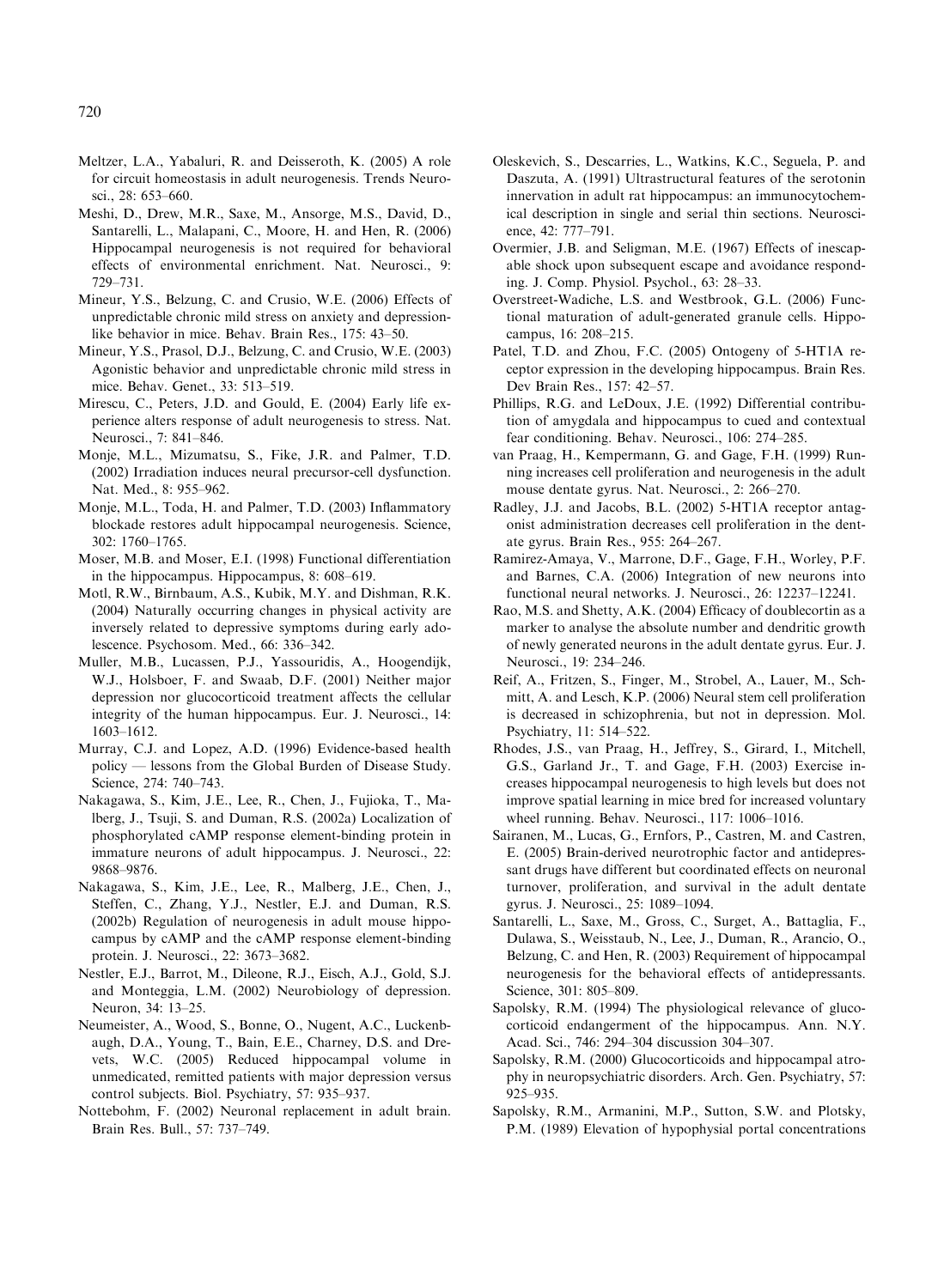<span id="page-24-0"></span>of adrenocorticotropin secretagogues after fornix transection. Endocrinology, 125: 2881–2887.

- Saxe, M.D., Malleret, G., Vronskaya, S., Mendez, I., Garcia, A.D., Sofroniew, M.V., Kandel, E.R. and Hen, R. (2007) Paradoxical influence of hippocampal neurogenesis on working memory. Proc. Natl. Acad. Sci. U.S.A., 104: 4642–4646.
- Saxe, M.D., Battaglia, F., Wang, J.W., Malleret, G., David, D.J., Monckton, J.E., Garcia, A.D., Sofroniew, M.V., Kandel, E.R., Santarelli, L., Hen, R. and Drew, M.R. (2006) Ablation of hippocampal neurogenesis impairs contextual fear conditioning and synaptic plasticity in the dentate gyrus. Proc. Natl. Acad. Sci. U.S.A., 103: 17501–17506.
- Saxena, S., Brody, A.L., Ho, M.L., Alborzian, S., Ho, M.K., Maidment, K.M., Huang, S.C., Wu, H.M., Au, S.C. and Baxter Jr., L.R. (2001) Cerebral metabolism in major depression and obsessive-compulsive disorder occurring separately and concurrently. Biol. Psychiatry, 50: 159–170.
- Schaaf, M.J., de Kloet, E.R. and Vreugdenhil, E. (2000) Corticosterone effects on BDNF expression in the hippocampus. Implications for memory formation. Stress, 3: 201–208.
- Scharfman, H.E., Sollas, A.L., Smith, K.L., Jackson, M.B. and Goodman, J.H. (2002) Structural and functional asymmetry in the normal and epileptic rat dentate gyrus. J. Comp. Neurol., 454: 424–439.
- Schildkraut, J.J. (1965) The catecholamine hypothesis of affective disorders: a review of supporting evidence. Am. J. Psychiatry, 122: 509–522.
- Schmidt-Hieber, C., Jonas, P. and Bischofberger, J. (2004) Enhanced synaptic plasticity in newly generated granule cells of the adult hippocampus. Nature, 429: 184–187.
- Seki, T. and Arai, Y. (1995) Age-related production of new granule cells in the adult dentate gyrus. Neuroreport, 6: 2479–2482.
- Seligman, M.E. and Beagley, G. (1975) Learned helplessness in the rat. J. Comp. Physiol. Psychol., 88: 534–541.
- Seminowicz, D.A., Mayberg, H.S., Mcintosh, A.R., Goldapple, K., Kennedy, S., Segal, Z. and Rafi-Tari, S. (2004) Limbicfrontal circuitry in major depression: a path modeling metanalysis. Neuroimage, 22: 409–418.
- Sheline, Y.I. (1996) Hippocampal atrophy in major depression: a result of depression-induced neurotoxicity? Mol. Psychiatry, 1: 298–299.
- Sheline, Y.I., Gado, M.H. and Kraemer, H.C. (2003) Untreated depression and hippocampal volume loss. Am. J. Psychiatry, 160: 1516–1518.
- Sheline, Y.I., Sanghavi, M., Mintun, M.A. and Gado, M.H. (1999) Depression duration but not age predicts hippocampal volume loss in medically healthy women with recurrent major depression. J. Neurosci., 19: 5034–5043.
- Shirayama, Y., Chen, A.C., Nakagawa, S., Russell, D.S. and Duman, R.S. (2002) Brain-derived neurotrophic factor produces antidepressant effects in behavioral models of depression. J. Neurosci., 22: 3251–3261.
- Shors, T.J., Miesegaes, G., Beylin, A., Zhao, M., Rydel, T. and Gould, E. (2001) Neurogenesis in the adult is involved in the formation of trace memories. Nature, 410: 372–376.
- Silva, R., Lu, J., Wu, Y., Martins, L., Almeida, O.F. and Sousa, N. (2006) Mapping cellular gains and losses in the postnatal dentate gyrus: implications for psychiatric disorders. Exp. Neurol., 200: 321–331.
- Singh, N.A., Clements, K.M. and Singh, M.A. (2001) The efficacy of exercise as a long-term antidepressant in elderly subjects: a randomized, controlled trial. J. Gerontol. A Biol. Sci. Med. Sci., 56: M497–M504.
- Snyder, J.S., Hong, N.S., Mcdonald, R.J. and Wojtowicz, J.M. (2005) A role for adult neurogenesis in spatial long-term memory. Neuroscience, 130: 843–852.
- Snyder, J.S., Kee, N. and Wojtowicz, J.M. (2001) Effects of adult neurogenesis on synaptic plasticity in the rat dentate gyrus. J. Neurophysiol., 85: 2423–2431.
- Song, H., Kempermann, G., Overstreet Wadiche, L., Zhao, C., Schinder, A.F. and Bischofberger, J. (2005) New neurons in the adult mammalian brain: synaptogenesis and functional integration. J. Neurosci., 25: 10366–10368.
- Stockmeier, C.A., Mahajan, G.J., Konick, L.C., Overholser, J.C., Jurjus, G.J., Meltzer, H.Y., Uylings, H.B., Friedman, L. and Rajkowska, G. (2004) Cellular changes in the postmortem hippocampus in major depression. Biol. Psychiatry, 56: 640–650.
- Strange, B. and Dolan, R. (1999) Functional segregation within the human hippocampus. Mol. Psychiatry, 4: 508–511.
- Strange, B.A., Fletcher, P.C., Henson, R.N., Friston, K.J. and Dolan, R.J. (1999) Segregating the functions of human hippocampus. Proc. Natl. Acad. Sci. U.S.A., 96: 4034–4039.
- Strekalova, T., Spanagel, R., Bartsch, D., Henn, F.A. and Gass, P. (2004) Stress-induced anhedonia in mice is associated with deficits in forced swimming and exploration. Neuropsychopharmacology, 29: 2007–2017.
- Sullivan, P.F., Neale, M.C. and Kendler, K.S. (2000) Genetic epidemiology of major depression: review and meta-analysis. Am. J. Psychiatry, 157: 1552–1562.
- Tanapat, P., Hastings, N.B., Reeves, A.J. and Gould, E. (1999) Estrogen stimulates a transient increase in the number of new neurons in the dentate gyrus of the adult female rat. J. Neurosci., 19: 5792–5801.
- Taylor, M.J., Freemantle, N., Geddes, J.R. and Bhagwagar, Z. (2006) Early onset of selective serotonin reuptake inhibitor antidepressant action: systematic review and meta-analysis. Arch. Gen. Psychiatry, 63: 1217–1223.
- Tozuka, Y., Fukuda, S., Namba, T., Seki, T. and Hisatsune, T. (2005) GABAergic excitation promotes neuronal differentiation in adult hippocampal progenitor cells. Neuron, 47: 803–815.
- Vakili, K., Pillay, S.S., Lafer, B., Fava, M., Renshaw, P.F., Bonello-Cintron, C.M. and Yurgelun-Todd, D.A. (2000) Hippocampal volume in primary unipolar major depression: a magnetic resonance imaging study. Biol. Psychiatry, 47: 1087–1090.
- Videbech, P. and Ravnkilde, B. (2004) Hippocampal volume and depression: a meta-analysis of MRI studies. Am. J. Psychiatry, 161: 1957–1966.
- Videbech, P., Ravnkilde, B., Pedersen, A.R., Egander, A., Landbo, B., Rasmussen, N.A., Andersen, F., Stodkilde-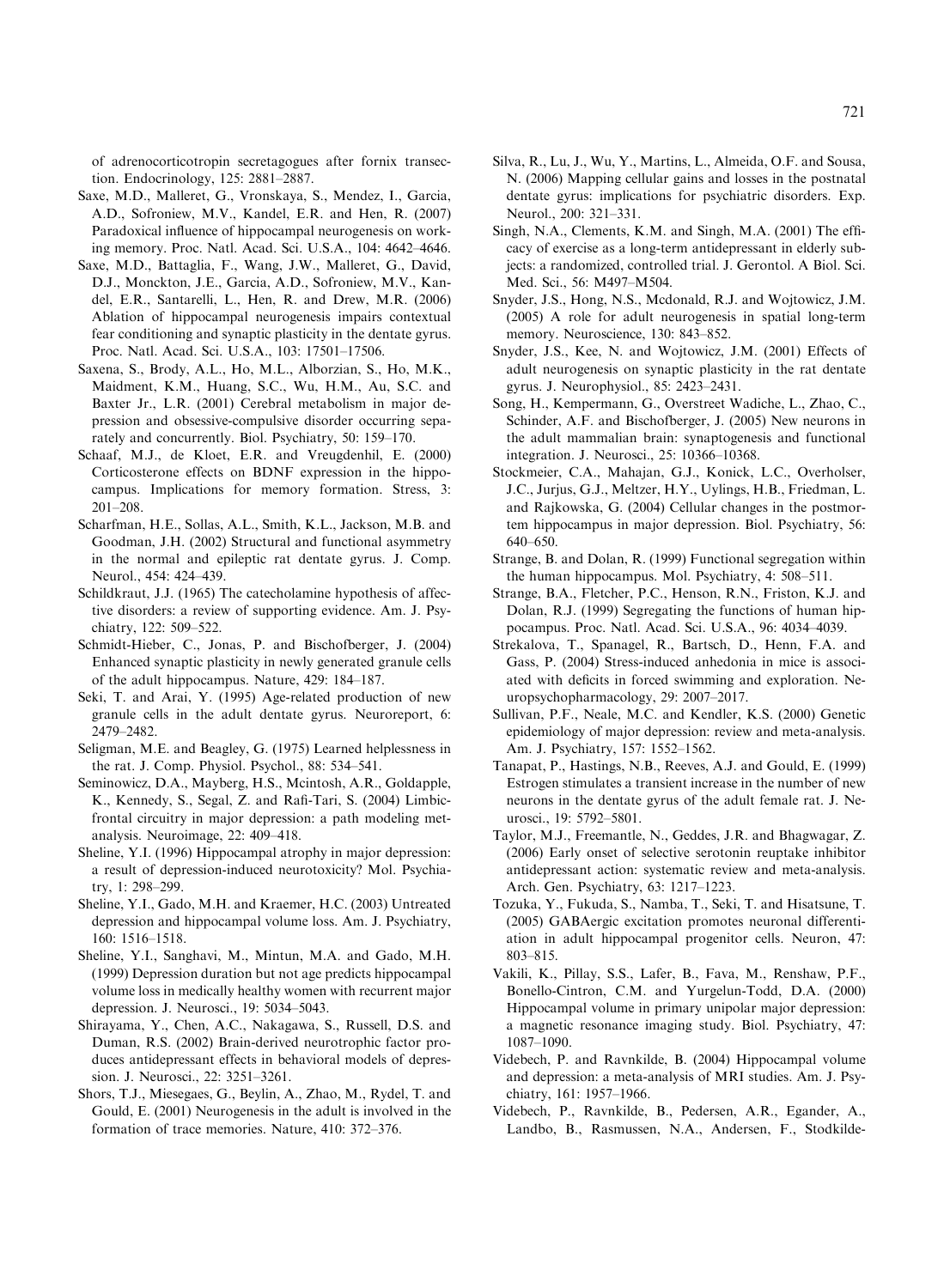<span id="page-25-0"></span>Jorgensen, H., Gjedde, A. and Rosenberg, R. (2001) The Danish PET/depression project: PET findings in patients with major depression. Psychol. Med., 31: 1147–1158.

- Videbech, P., Ravnkilde, B., Pedersen, T.H., Hartvig, H., Egander, A., Clemmensen, K., Rasmussen, N.A., Andersen, F., Gjedde, A. and Rosenberg, R. (2002) The Danish PET/ depression project: clinical symptoms and cerebral blood flow. A regions-of-interest analysis. Acta Psychiatr. Scand., 106: 35–44.
- Vollmayr, B., Simonis, C., Weber, S., Gass, P. and Henn, F. (2003) Reduced cell proliferation in the dentate gyrus is not correlated with the development of learned helplessness. Biol. Psychiatry, 54: 1035–1040.
- Wang, S., Scott, B.W. and Wojtowicz, J.M. (2000) Heterogenous properties of dentate granule neurons in the adult rat. J. Neurobiol., 42: 248–257.
- West, M.J. (1993) Regionally specific loss of neurons in the aging human hippocampus. Neurobiol. Aging, 14: 287–293.
- Willner, P. (2005) Chronic mild stress (CMS) revisited: consistency and behavioural-neurobiological concordance in the effects of CMS. Neuropsychobiology, 52: 90–110.
- Willner, P. and Mitchell, P.J. (2002) The validity of animal models of predisposition to depression. Behav. Pharmacol., 13: 169–188.
- Willner, P., Muscat, R. and Papp, M. (1992) Chronic mild stress-induced anhedonia: a realistic animal model of depression. Neurosci. Biobehav. Rev., 16: 525–534.
- Willner, P., Towell, A., Sampson, D., Sophokleous, S. and Muscat, R. (1987) Reduction of sucrose preference by chronic unpredictable mild stress, and its restoration by a tricyclic antidepressant. Psychopharmacology (Berl.), 93: 358–364.
- Winocur, G., Wojtowicz, J.M., Sekeres, M., Snyder, J.S. and Wang, S. (2006) Inhibition of neurogenesis interferes with hippocampus-dependent memory function. Hippocampus, 16: 296–304.
- Wiskott, L., Rasch, M.J. and Kempermann, G. (2006) A functional hypothesis for adult hippocampal neurogenesis: avoidance of catastrophic interference in the dentate gyrus. Hippocampus, 16: 329–343.
- Wojtowicz, J.M. (2006) Irradiation as an experimental tool in studies of adult neurogenesis. Hippocampus, 16: 261–266.
- Wong, E.Y. and Herbert, J. (2004) The corticoid environment: a determining factor for neural progenitors' survival in the adult hippocampus. Eur. J. Neurosci., 20: 2491–2498.
- Wong, E.Y. and Herbert, J. (2006) Raised circulating corticosterone inhibits neuronal differentiation of progenitor cells in the adult hippocampus. Neuroscience, 137: 83–92.
- Yalcin, I., Aksu, F. and Belzung, C. (2005) Effects of desipramine and tramadol in a chronic mild stress model in mice are altered by yohimbine but not by pindolol. Eur. J. Pharmacol., 514: 165–174.
- Yan, W., Wilson, C.C. and Haring, J.H. (1997) Effects of neonatal serotonin depletion on the development of rat dentate granule cells. Brain Res. Dev. Brain Res., 98: 177–184.
- Yuen, E.Y., Jiang, Q., Chen, P., Gu, Z., Feng, J. and Yan, Z. (2005a) Serotonin 5-HT1A receptors regulate NMDA receptor channels through a microtubule-dependent mechanism. J. Neurosci., 25: 5488–5501.
- Yuen, E.Y., Jiang, Q., Feng, J. and Yan, Z. (2005b) Microtubule regulation of N-methyl-D-aspartate receptor channels in neurons. J. Biol. Chem., 280: 29420–29427.